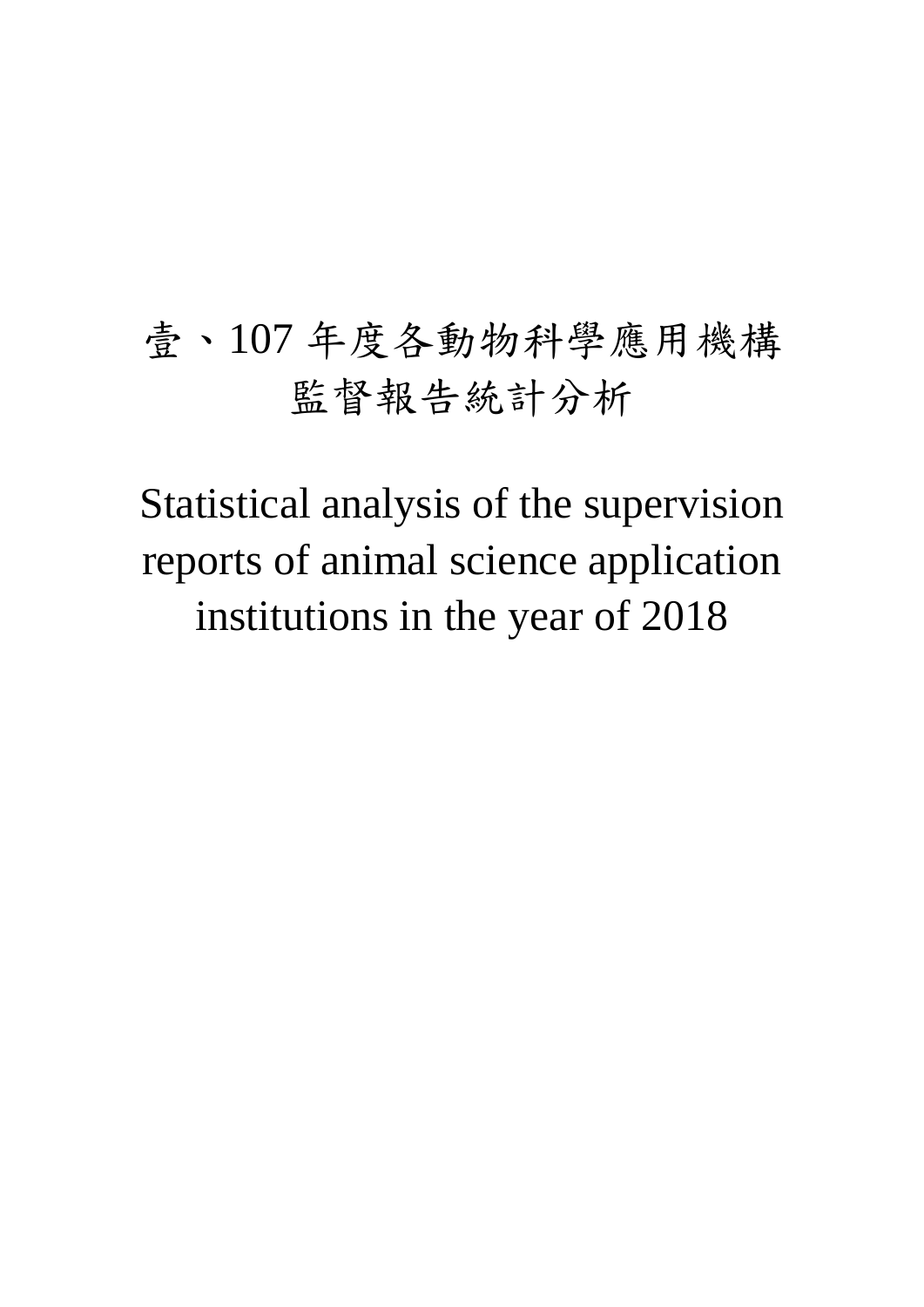#### 一、編輯與統計摘要(Summary)

行政院農業委員會(以下簡稱農委會)為落實國內實驗動物的人道管理 及動物福祉,每年依據國內動物科學應用機構使用實驗動物(係指科學應用 目的而飼養或管領的脊椎動物)的概況,以及動物科學應用機構監督查核結 果,編製成實驗動物人道管理年報,供後續監督管理及各機構參考。年報內 所引用資料為國內執行動物科學應用並依法設置實驗動物照護及使用委員 會或小組(以下簡稱照護小組)的機構,於每年度結束後(隔年 3 月底前)函報 農委會備查的監督報告內容,並記錄動物科學應用機構實地查核結果。

107 年報內容主要包含兩大部分:第一部分為 107 年度國內各機構執行 實驗動物科學應用狀態分析,以及 96~107 年度實驗動物使用情形統計分析, 所採用的資料為各機構照護小組依照動物保護法(以下簡稱動保法)規定要 求所函報之年度監督報告內容。第二部分則為 107 年度實驗動物科學應用 機構實地查核結果,該部分資料乃委請外部查核小組總召集人洪昭竹博士 綜合各受查機構的查核結果與建議進行總評,而為確保各受查機構內部業 務的隱私權,僅附上查核結果一覽表。

本年度全國進行動物科學應用機構的數量較前一年度略減,但動物設 施房舍規模變動不大。依據協會彙整各機構報送農委會的監督報告資料顯 示,至 107年度止,依動保法規定備查設置照護小組的機構計有 198 家, 107 年間撤銷了 10 家機構,包含了「動物用藥品廠」5 家、「藥物工廠」3 家 及「試驗研究機構」2 家;而增加了 4 家,「試驗研究機構」3 家及「其他」  $1$  家, 總體而言, 較 107 年度之 204 家少了 6 家。若以機構類別區分(圖 1), 其中「專科以上學校」的數量占全國機構總數三分之一以上(33%),其次為 「試驗研究機構」佔 32%,其他依序為「醫院」(14%)、「動物用藥品廠」 (6%)、「生物製劑製藥廠」(5%)、「藥物工廠」(3%)及「其他」(7%)。

若以動物設施規模大小進行分類分析(表 2、圖 2),國內各機構所擁有 的「陸棲類封閉型」設施,無論在總面積及房舍總數都遠超過「陸棲類開放

5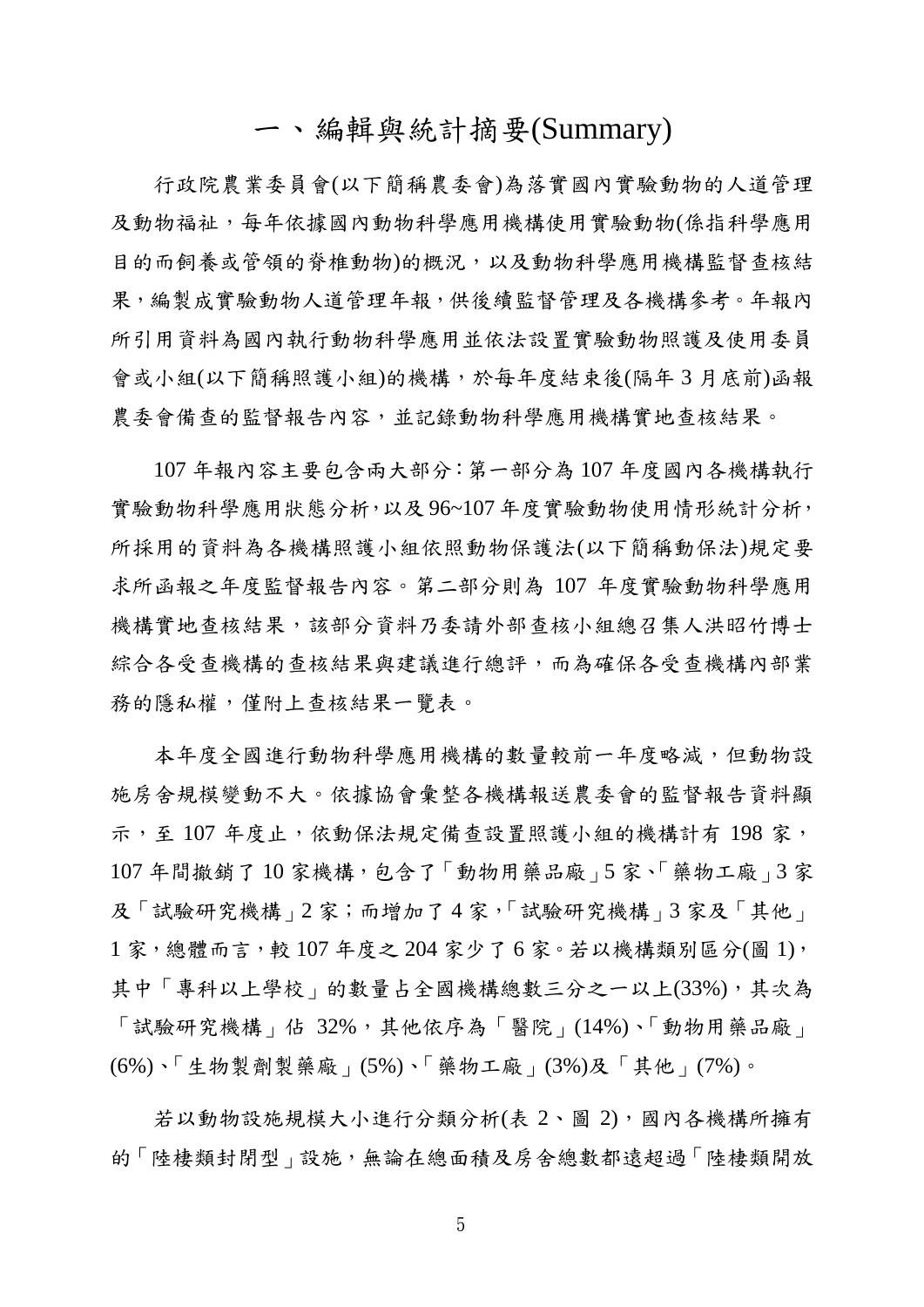型」及「水棲類」。「陸棲類封閉型」中又以「試驗研究機構」及「專科以上 學校 | 2 類機構所佔有的面積最大(表 3)。動物房舍規模若以機構類別進行 分類,「試驗研究機構」所佔的面積 149,293 m<sup>2</sup>為最大,其次依序是「專科 以上學校」58,245m<sup>2</sup>、「醫院」17,972 m<sup>2</sup>、「其他」15,241 m<sup>2</sup>,「生物製劑製 藥廠」2,832m<sup>2,</sup>其餘 2 類別機構的面積總計 2,170 m<sup>2</sup> (表 3)。以實際大小來 看,國內約有 39%的機構所擁有的實驗動物設施規模在 100 m<sup>2</sup>以下或不具 動物設施,其中 100 m<sup>2</sup> 以下者為 31 %;其餘分別為 100~500 m<sup>2</sup> (28%)、  $501 - 1,000$  m<sup>2</sup> $(9\%) \cdot 1,001 - 3,000$  m<sup>2</sup> $(13\%) \cdot 3,001 - 5,000$  m<sup>2</sup> $(4\%) \cdot 5,001 - 10,000$ m<sup>2</sup>(4%)與大於 10,001m<sup>2</sup>(含)的機構(3%),另有 8%之機構並無設置動物房舍 (表 4、圖 4),未設置動物房舍之機構主要以使用其他機構之動物房舍飼養 動物為主,更有是委託其他機構進行試驗計畫。

107 年度各機構「實驗動物照護及使用委員會或小組」共完成 9,093 件 動物實驗案件審查,較前一年度 8,976件申請案件數增加不到 2%。而依計 畫書之類別分類則包括醫學研究類 5,976 件(66%)(較前ㄧ年度減少 235 件)、 藥物及疫苗類 1,435 件(16%) (較前ㄧ年度減少 96 件)、健康食品類 455 件 (4%) (較前ㄧ年度增加 13 件)、農業研究類 483 件(5%)(較前ㄧ年度增加 96 件)、教學訓練 230 件(3%)(較前ㄧ年度增加 2 件)及其他 512 件(6%)(較前ㄧ 年度增加 213件) (表 5、圖 5), 顯示國內使用實驗動物的目的主要應用於醫 學研究,以及藥物及疫苗生產。

而就實驗動物的使用量而言,107年度為 3,578,335 隻,較前一年度 (3,784,318 隻),減少 6%,107 年度使用動物量較大的機構類別為「生物製 劑製藥廠」的 2,250,408 隻,佔了 63%,其次為「試驗研究機構」的 776,996 隻,佔了 22%,及「專科以上學校」的 432,580 隻,佔了 12%(表 6、圖 6)。

107年度使用量最大的動物別為胚胎,包括雞胚、鴨胚、鳥胚及魚胚, 共使用了 2,340,448 隻 (較前ㄧ年度增加 228,954 隻)。其中雞胚及鴨胚的數 量為 2,231,942 隻,應用於疫苗生產計畫之數量為 2,230,016 隻,幾乎佔了

6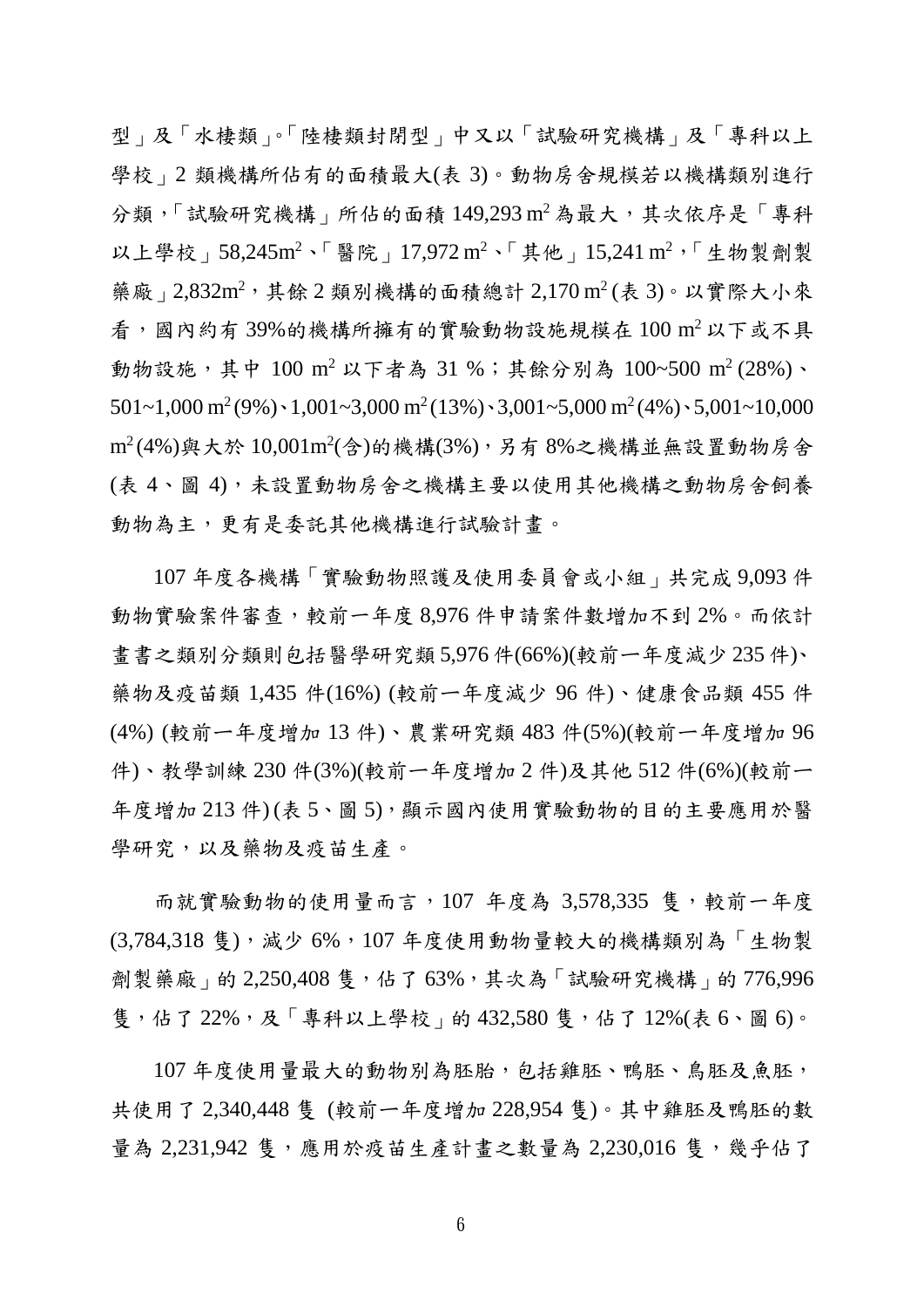全部的使用量。

 $107$  年度實驗動物中,使用胚胎以外的動物量為 1,232,887 隻,107 度 囓齒類動物之使用量(944,779 隻)較前一年度(724,278 隻)增加 30%, 囓齒類 包含小鼠 824,776 隻(87%)、大鼠 103,971 隻(11%)及其他鼠類 16,032 隻 (2%)(表 7、圖 7)。

魚類的使用量為 177,141 隻,較前一年度之 742,570 隻增加超過 70%的 使用量,而魚類的使用依魚種分析,往年數量佔最多的斑馬魚,由前一年度 的 53,164 隻增為 57,804 隻,增加 9%,而用於水質生物急毒性檢驗之鯉魚、 羅漢魚及青鱂魚之使用量 107 年增加至 57%。至於其他魚種由前一年度的 62,869 隻減少為 14,767 隻(表 8)。

另,針對犬、貓、猿猴動物使用情形,107年度犬使用數量為 896 隻, 但其中有 437 為動物醫院或診所之門診進行研究,11 隻因原發性腫瘤於研 究過程中死亡,整體並未對動物進行侵入性手術,且研究後由飼主攜回;119 隻貓則全數由門診病例中進行研究,其中 3 隻因原有腎臟病於研究過程中 死亡,其餘動物由飼主攜回;有關猿猴部分,107年度共使用45隻,使用 數量較前一年度增加1隻。

依照我國動保法的規定,機構所使用的實驗動物於科學應用後,應立即 檢視實驗動物的狀況,如其已失去部分肢體器官或仍持續承受痛苦,而足以 影響其生存品質者,應立即以產生最少痛苦的方式將動物施以人道的安樂 死處置。從 107 年度統計的報表資料顯示,各機構所採用的實驗動物安樂 死方式變異不大,以囓齒類動物而言,其中以化學性方式進行安樂死為主佔  $84\%$  (564,115 隻)(表 9), 其中又以 CO<sub>2</sub> 吸入性佔 93%(表 10)為大宗; 而以物 理性方式進行者佔 79,559 隻(12%),物理性方式包括麻醉後頸椎脫臼、麻醉 後放血、麻醉後斷頭及頸椎脫臼等(表13)。而魚類較常使用的安樂死方式化 學性為麻醉劑浸浴性 87,671 隻(99%)(表 12 及表 9), 而魚類中有 1,544 隻是 以物理性冰凍法進行安樂死(表13),不符合目前國際趨勢,仍有改善空間。

7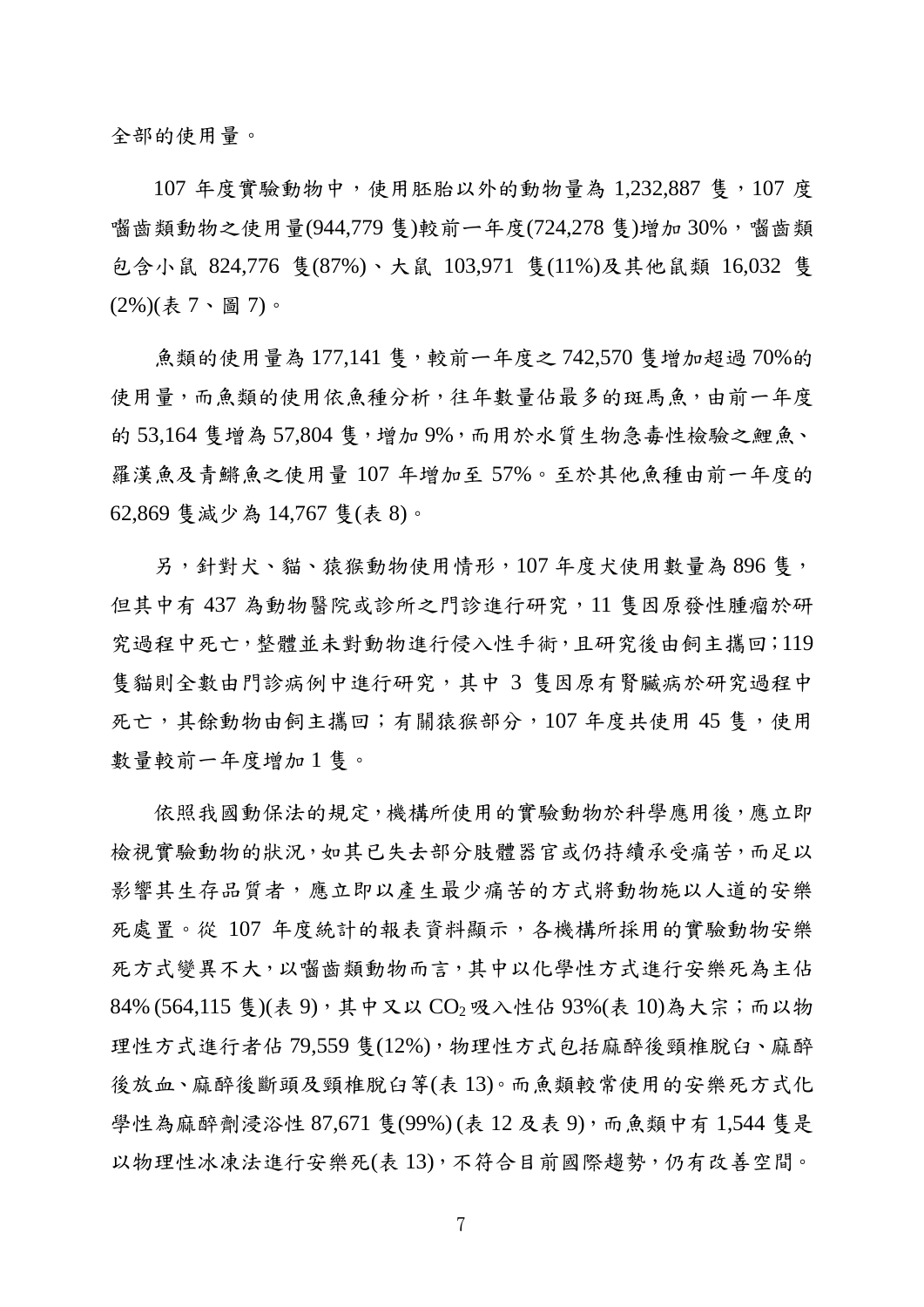107 年度使用於實驗動物的各式安樂死方法的統計數字資料,協會已依類別 分項統計,並列於附表 9~13,俾供未來研發更先進與更符合人道及動物福 祉的安樂死的參考。

另,表 14~20 及圖 8~14 彙整自 96 年至 107 年間各動物科學應用機構 所提報的監督報告彙整實驗動物使用量及死亡數,包括所有實驗動物、囓齒 類動物、兔子、粘、猿猴及魚類等類別,可以從簡易的圖表中看出動物 使用量之趨勢。

實驗動物品種及使用數量,取決於多重因素,包括國際趨勢、研究經費 來源、市場動物供需情形、相關法規規範的要求等因素,農委會為了解及管 理國內實驗動物的科學應用及人道管理情形,將持續針對動物科學應用機 構所提報的監督報告內容進行趨勢分析,以了解國內實驗動物的應用是否 以符合實驗動物 3R 精神、並增進動物福祉的推廣成效。

總編輯 沈永銘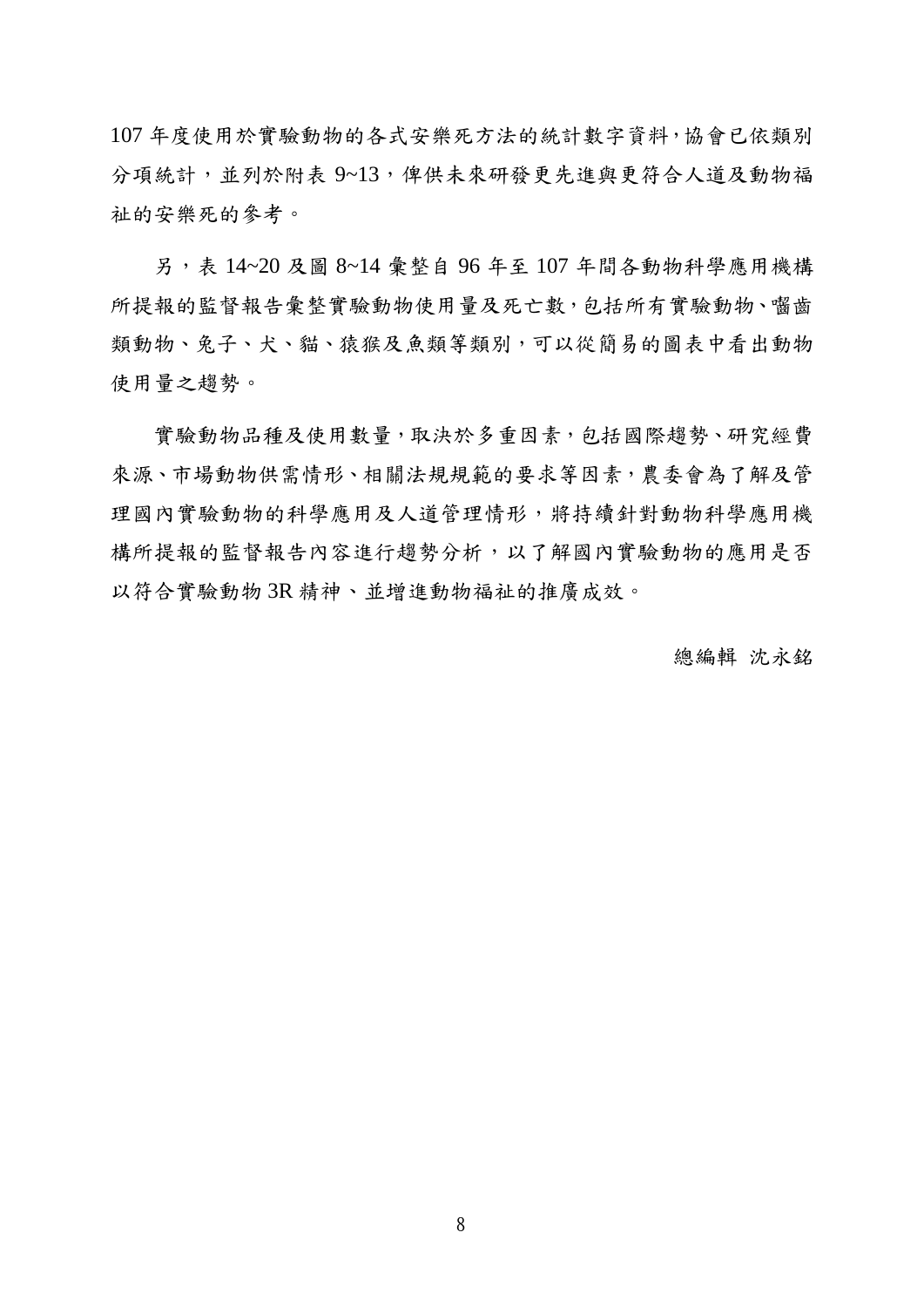# 二、統計及圖表(Tables and Figures)

### 表**1**、各動物科學應用機構類別及數量

Table 1. Category and quantities of animal science application institutions

| 機構類別/Types of institution          | 機構數量(家)/Numbers | 百分比(%) Percentage |
|------------------------------------|-----------------|-------------------|
| 專科以上學校                             | 66              | 33                |
| Schools above the level of college |                 |                   |
| 動物用藥品廠                             | 12              | 6                 |
| Animal drug manufactory            |                 |                   |
| 藥物工廠                               | 6               | 3                 |
| Medicine manufactory               |                 |                   |
| 生物製劑製藥廠                            | 11              | 5                 |
| Biological drug manufactory        |                 |                   |
| 醫院(包括獸醫院)                          |                 |                   |
| Hospitals including veterinary     | 27              | 14                |
| hospitals                          |                 |                   |
| 試驗研究機構                             | 63              | 32                |
| <b>Research institution</b>        |                 |                   |
| 其他                                 | 13              |                   |
| Others                             |                 |                   |
| 合計                                 | 198             | 100               |
| Total                              |                 |                   |



# 圖 **1**、各動物科學應用機構類別分布。

Figure 1. Category distribution of animal science application institutions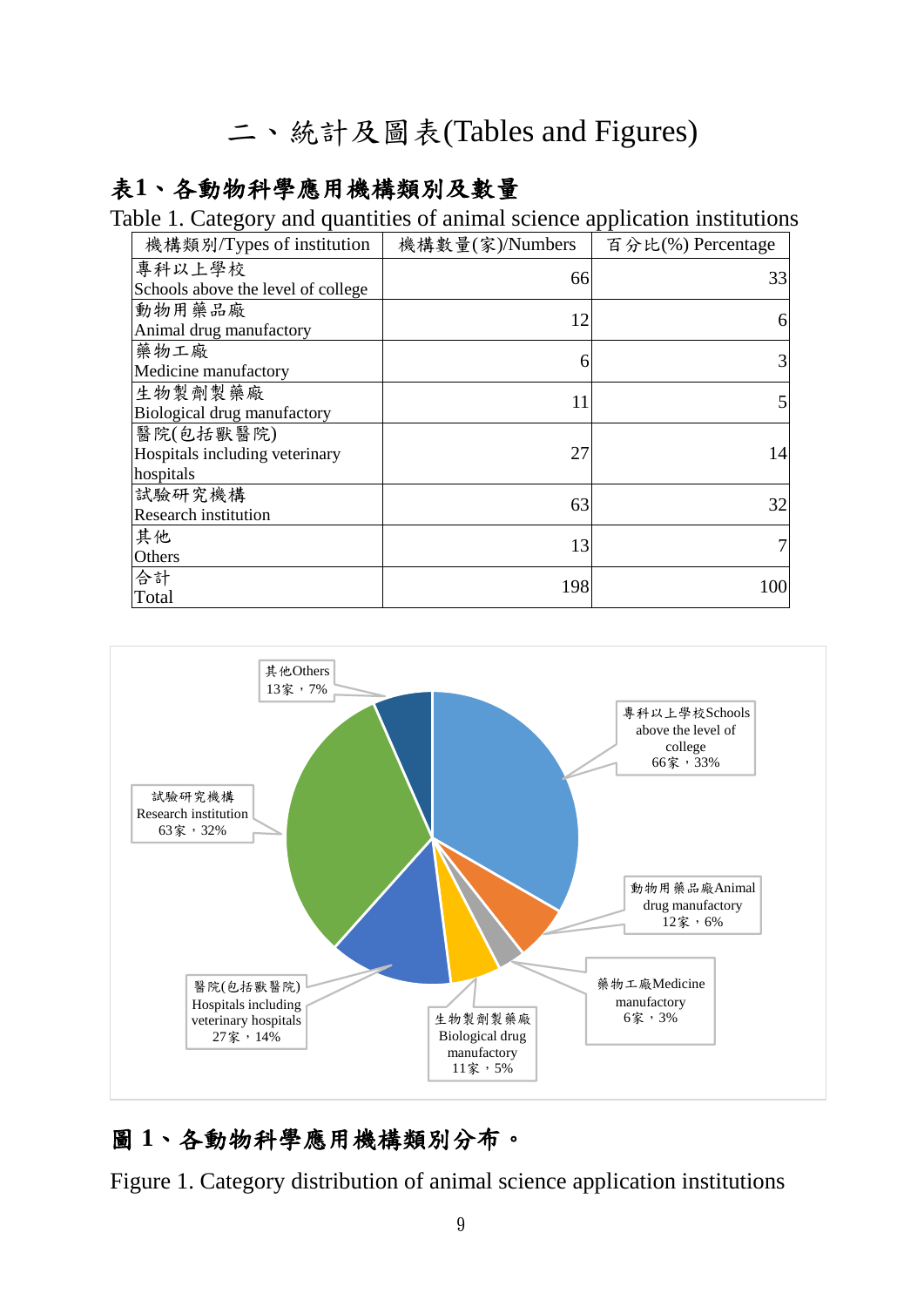# 表 **2**、動物科學應用機構之動物房舍類型、數量與面積

Table 2. Types, quantities and areas of animal facility in animal science application institutions

| 面積與房舍數<br><b>Areas and Numbers</b> |                        | 面積/Floor space       | 房舍數/Numbers          |                      |  |  |
|------------------------------------|------------------------|----------------------|----------------------|----------------------|--|--|
| 動物房舍類型<br>Types of animal house    | 平方公尺<br>m <sup>2</sup> | 百分比(%)<br>Percentage | 數量<br><b>Numbers</b> | 百分比(%)<br>Percentage |  |  |
| 陸棲封閉型<br>Terrestrial closed        | 140,789                | 57                   | 401                  | 73                   |  |  |
| 陸棲開放型<br>Terrestrial opened        | 79,475                 | 32                   | 50                   | 9                    |  |  |
| 水棲類<br>Aquatic                     | 25,491                 | 11                   | 100                  | 18                   |  |  |
| 合計<br>Total                        | 245,754                | 100                  | 551                  | 100                  |  |  |

備註:陸棲封閉型:陸棲性動物居住之封閉式空間。 陸棲開放型:陸棲性動物居住之開放式空間。 水棲類:水棲性動物居住之封閉或開放式空間。



## 圖 **2**、動物科學應用機構之動物房舍類型分布。

Figure 2. Types distribution of animal facility in animal science application institutions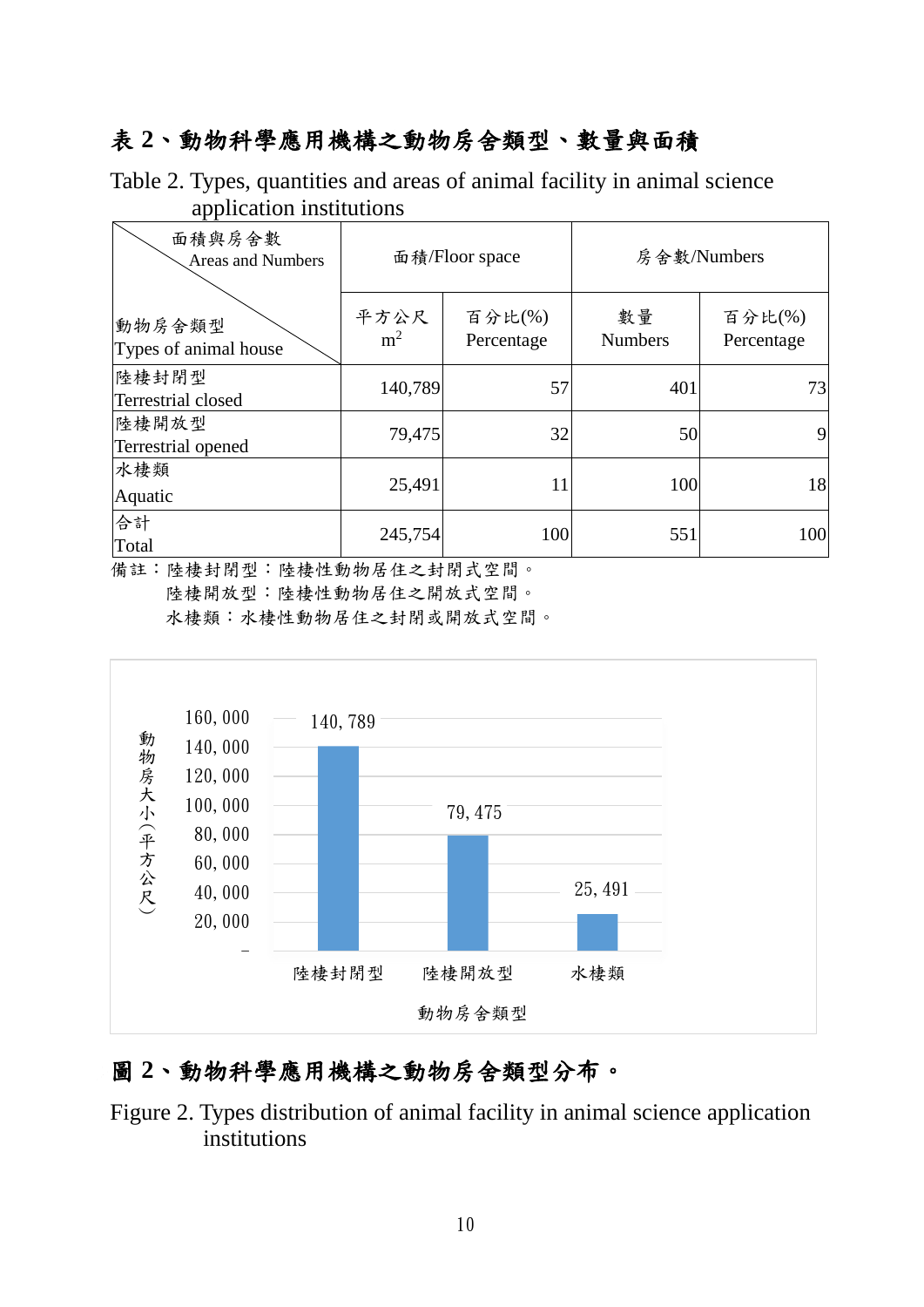# 表 **3**、各類別動物科學應用機構動物房舍面積

Table 3. Animal facility area of various category of animal science application institutions

單位:平方公尺/m<sup>2</sup>

| 機構類別<br>Type of institutions<br>動物房舍類別<br>Types of animal<br>facilities | 專科以上<br>學<br>Schools above<br>the level of<br>college | 動物用藥品<br>廠<br>Animal drug<br>manufactory | 藥物工廠<br>Medicine<br>manufactory | 生物製劑製<br>藥廠<br>Biological drug<br>manufactory | 醫院(包括<br>獸醫院)<br>Hospitals<br>including<br>veterinary<br>hospitals | 試驗研<br>究機構<br>Research<br>institution | 其他<br>Others  | 合計<br>Total |
|-------------------------------------------------------------------------|-------------------------------------------------------|------------------------------------------|---------------------------------|-----------------------------------------------|--------------------------------------------------------------------|---------------------------------------|---------------|-------------|
| 陸棲封閉式                                                                   | 45,406                                                | 1,101                                    | 1,069                           | 2,437                                         | 17,955                                                             |                                       | 58,252 14,568 | 140,789     |
| Terrestrial closed                                                      | (32%)                                                 | (1%)                                     | $(1\%)$                         | $(2\%)$                                       | (13%)                                                              | $(41\%)$                              | $(10\%)$      | $(100\%)$   |
| 陸棲開放式<br>Terrestrial opened                                             | 5,857                                                 | $\overline{0}$                           | $\overline{0}$                  | 66                                            | $\boldsymbol{0}$                                                   | 73,089                                | 463           | 79,475      |
| 水棲類<br>Aquatic                                                          | 6,983                                                 | $\overline{0}$                           | $\boldsymbol{0}$                | 329                                           | 17                                                                 | 17,952                                | <b>210</b>    | 25,491      |
| 合計<br>Total                                                             | 58,245                                                | 1,101                                    | 1,069                           | 2,832                                         |                                                                    | 17,972 149,293 15,241                 |               | 245,754     |



# 圖 **3**、各類別動物科學應用機構房舍總面積分布**(**陸棲封閉式**)**。

Figure 3、Distribution of total area of animal facilities in animal science application institutions (terrestrial closed types)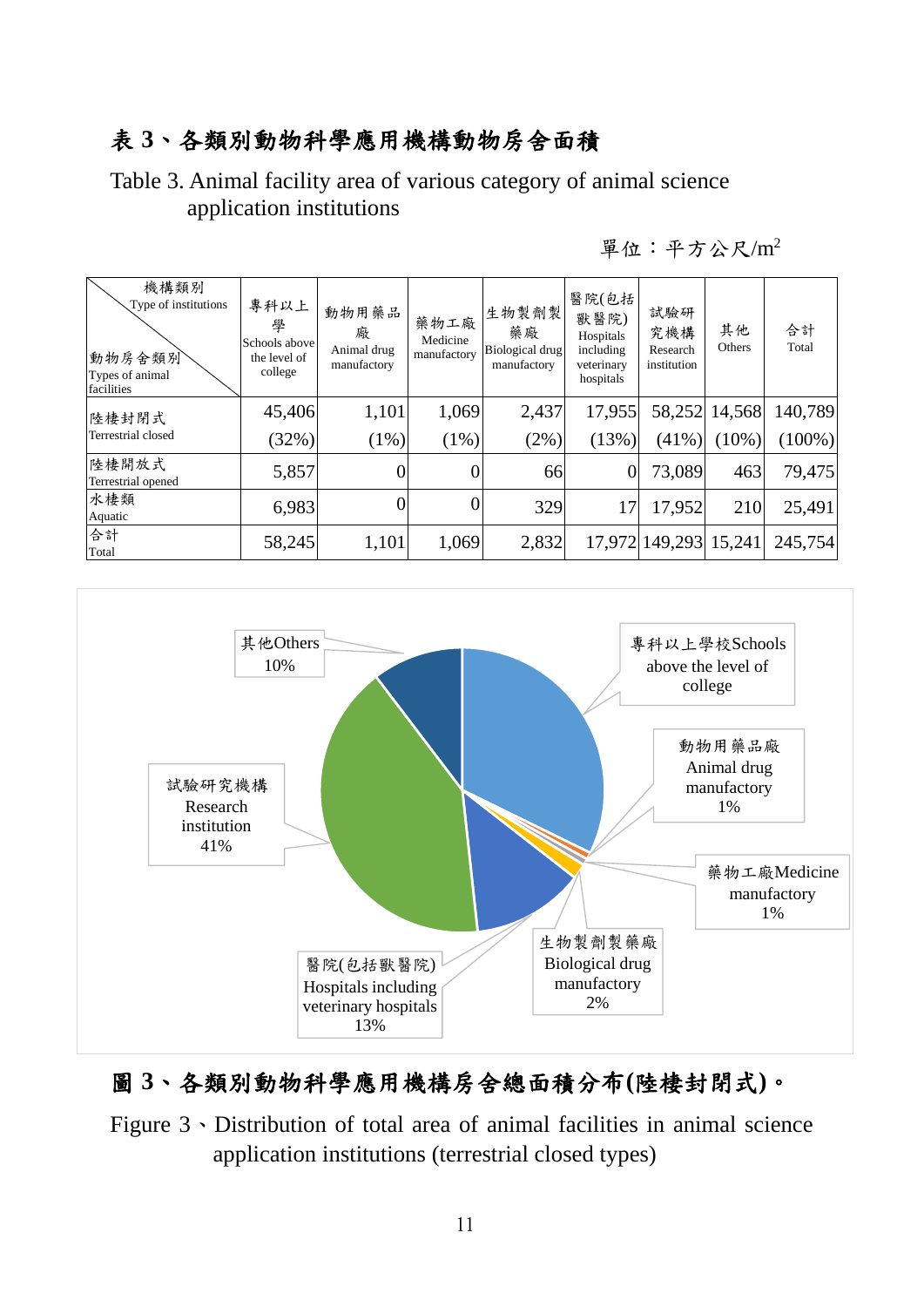# 表**4**、動物科學應用機構動物房舍規模

| 動物房舍大小分類(平方公尺)                         | 機構數量(家)        | 機構數百分比(%)  |
|----------------------------------------|----------------|------------|
| Floor space of animal facilities, $m2$ | <b>Numbers</b> | Percentage |
| 100 以下                                 | 62             | 31         |
| Less than 100                          |                |            |
| 100-500                                | 56             | 28         |
| 501-1,000                              | 18             | 9          |
| 1,001-3,000                            | 26             | 13         |
| 3,001-5,000                            | 8              | 4          |
| 5,001-10,000                           | 7              | 4          |
| 10,001 以上                              | 6              | 3          |
| More than 10,001                       |                |            |
| 無動物房                                   | 15             | 8          |
| Without animal facilities              |                |            |
| 合計                                     | 198            | 100        |
| Total                                  |                |            |

Table 4. Animal facility scale of animal science application institutions



#### 圖 **4**、動物科學應用機構動物房舍規模分布。

Figure 4. Animal facility scale distribution of animal science application institutions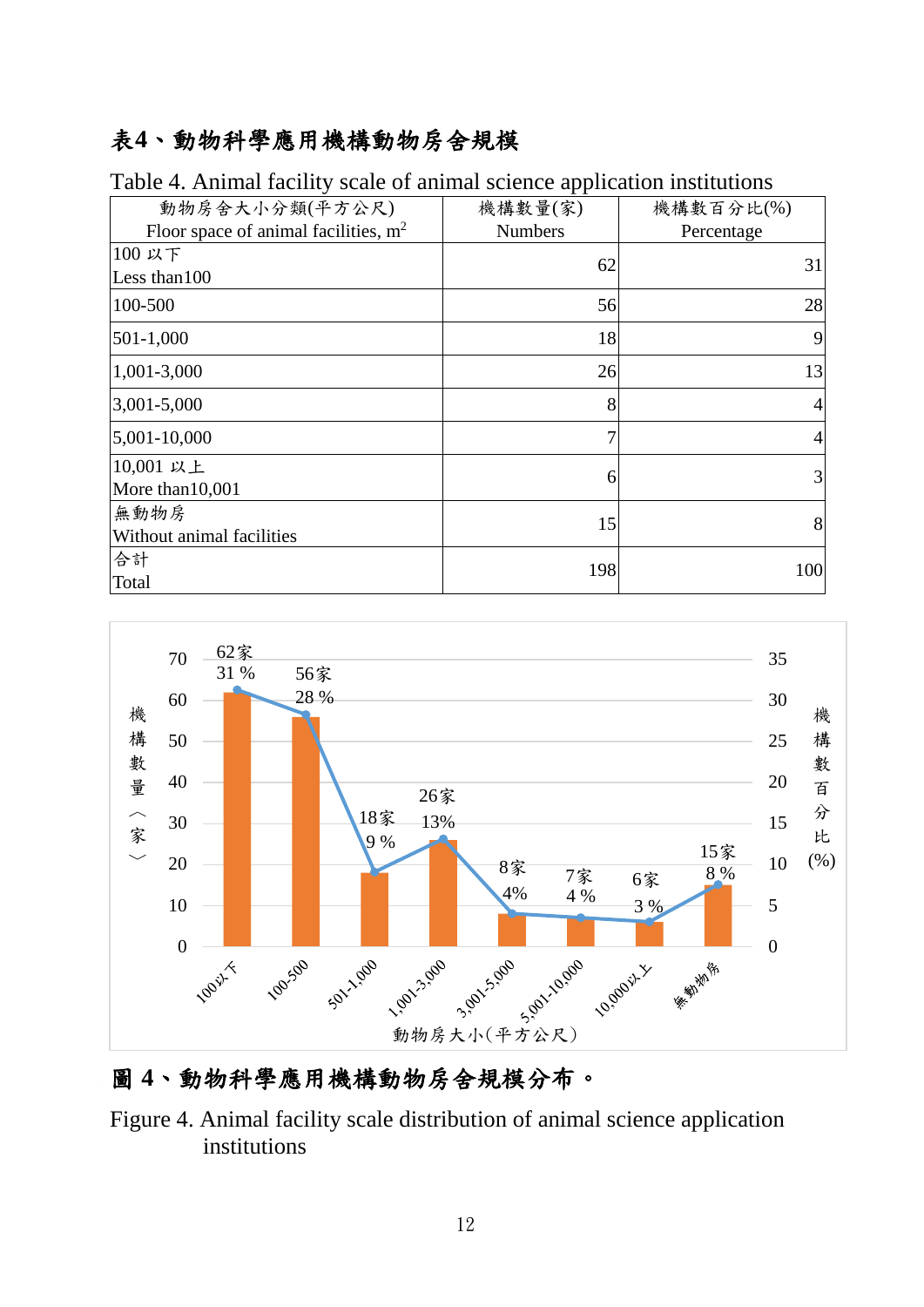# 表**5**、各動物科學應用機構申請使用實驗動物研究計畫類別及數量

Table 5. Number and category of application for the use of experimental animal research programs by animal science application institutions

|                             |          | 件數 Cases | 百分比(%)Percentage |     |                  |     |
|-----------------------------|----------|----------|------------------|-----|------------------|-----|
| 計畫書類別/Type of protocol      | 年<br>107 | 106年     |                  |     | 105年107年106年105年 |     |
| 醫學研究類                       | 5,976    | 6,211    | 5,796            | 66  | 69               | 65  |
| Medical research            |          |          |                  |     |                  |     |
| 藥物及疫苗類                      | 1,435    | 1,531    | 1,683            | 16  | 17               | 19  |
| Pharmaceuticals and vaccine |          |          |                  |     |                  |     |
| 健康食品類                       | 455      | 442      | 604              |     |                  |     |
| Health food                 |          |          |                  |     |                  |     |
| 農業研究類                       | 483      | 387      | 365              | 5   |                  |     |
| Agricultural research       |          |          |                  |     | 4                |     |
| 教學訓練                        | 232      | 230      | 195              | 3   | $\overline{2}$   |     |
| Teaching and training       |          |          |                  |     |                  |     |
| 其他                          | 512      | 299      | 264              | 6   | 3                | 3   |
| Others                      |          |          |                  |     |                  |     |
| 合計                          | 9,093    | 8,976    | 8,907            | 100 | 100              | 100 |
| Total                       |          |          |                  |     |                  |     |



#### 圖 **5**、使用實驗動物之研究計畫類型分布。

Figure 5. Category of protocols for different scientific research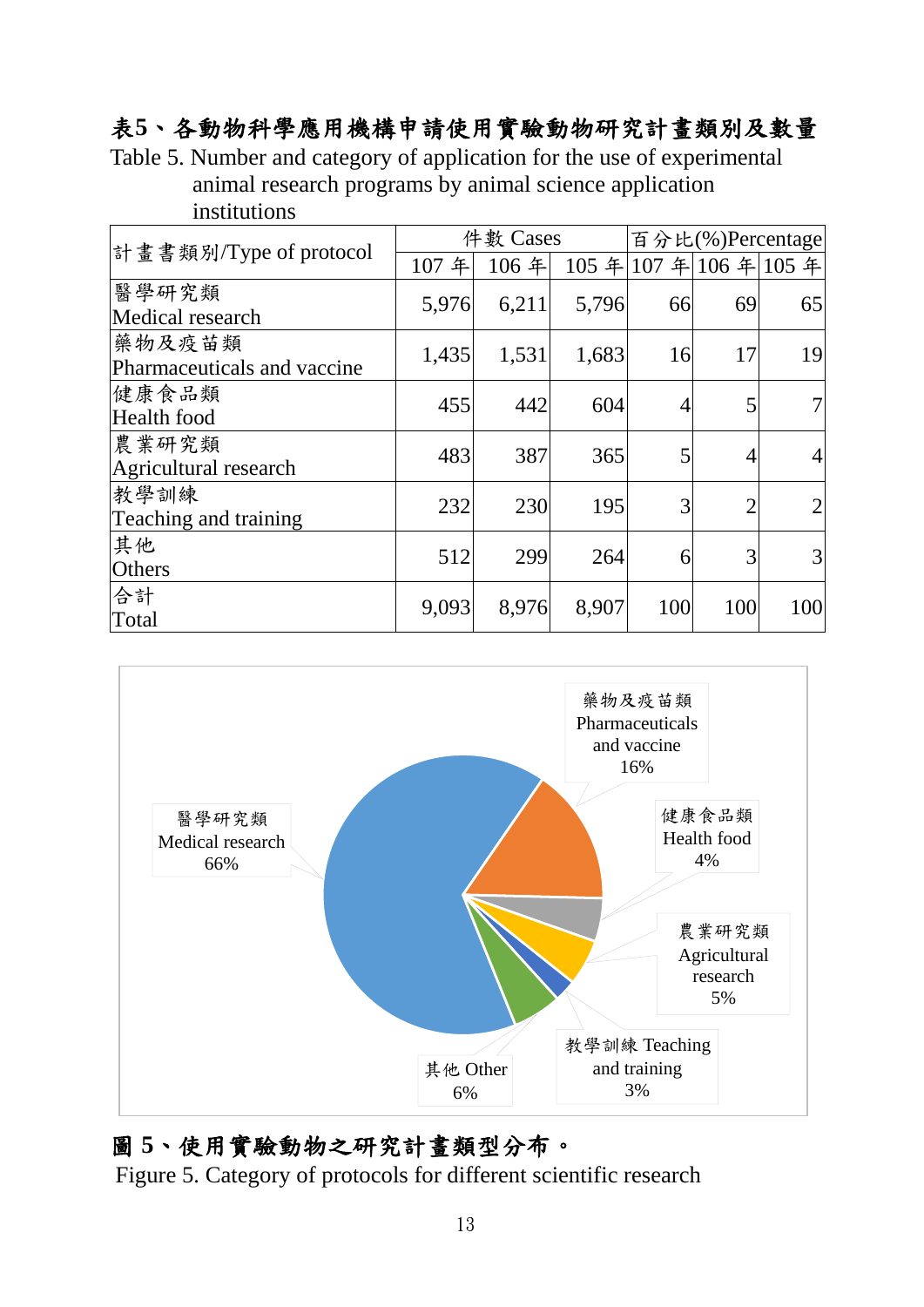# 表 **6**、各類動物科學應用機構動物使用數

Table 6. Study type distribution of experimental animals used

|                                           |                                                          |                                          |                                 |                                                  |                                                                    |                                       |                         |               | 單位:隻                                 |
|-------------------------------------------|----------------------------------------------------------|------------------------------------------|---------------------------------|--------------------------------------------------|--------------------------------------------------------------------|---------------------------------------|-------------------------|---------------|--------------------------------------|
| 動物別<br>Species of animals                 | 專科以<br>上學<br>Schools<br>above the<br>level of<br>college | 動物用藥<br>品廠<br>Animal drug<br>manufactory | 藥物工廠<br>Medicine<br>manufactory | 生物製劑<br>製藥廠<br>Biological<br>drug<br>manufactory | 醫院(包括<br>獸醫院)<br>Hospitals<br>including<br>veterinary<br>hospitals | 試驗研<br>究機構<br>Research<br>institution | 其他<br>Others            | 合計<br>Total   | 百分比<br>$(\frac{6}{6})$<br>Percentage |
| 囓齒類<br>Rodent                             | 292,740                                                  | 11,437                                   | 5,697                           | 10,405                                           | 74,740                                                             | 542,905                               | 6,855                   | 944,779       | 26                                   |
| 兔<br>Rabbit                               | 2,039                                                    | 2,282                                    | 96                              | 7,705                                            | 412                                                                | 8,594                                 | 139                     | 21,267        | 1                                    |
| 牛<br>Cattle                               | 436                                                      | $\boldsymbol{0}$                         | 0                               | $\theta$                                         | $\overline{0}$                                                     | 1,353                                 | $\overline{0}$          | 1,789         | $\boldsymbol{0}$                     |
| 犬 A                                       | 523                                                      | $\boldsymbol{0}$                         | $\boldsymbol{0}$                | 8                                                | $\boldsymbol{0}$                                                   | 365                                   | $\boldsymbol{0}$        | 896           | $\boldsymbol{0}$                     |
| $rac{\text{Dog}}{\text{*}}$<br>Sheep/Goat | 415                                                      | $\boldsymbol{0}$                         | $\boldsymbol{0}$                | $\boldsymbol{0}$                                 | 0                                                                  | 995                                   | $\boldsymbol{0}$        | 1,410         | $\boldsymbol{0}$                     |
| 鳥類 <sup>B</sup><br>Bird                   | 669                                                      | $\boldsymbol{0}$                         | $\boldsymbol{0}$                | $\boldsymbol{0}$                                 | $\boldsymbol{0}$                                                   | 154                                   | $\boldsymbol{0}$        | 823           | $\boldsymbol{0}$                     |
| 豬<br>Pig<br>馬                             | 1,323                                                    | $\boldsymbol{0}$                         | $\boldsymbol{0}$                | 460                                              | 561                                                                | 4,466                                 | 107                     | 6,917         | $\boldsymbol{0}$                     |
| Horse                                     | $\overline{0}$                                           | $\boldsymbol{0}$                         | $\boldsymbol{0}$                | $\theta$                                         | $\boldsymbol{0}$                                                   | 78                                    | $\boldsymbol{0}$        | 78            | $\boldsymbol{0}$                     |
| 鹿<br>Deer                                 | 40                                                       | $\boldsymbol{0}$                         | $\boldsymbol{0}$                | $\boldsymbol{0}$                                 | $\boldsymbol{0}$                                                   | 23                                    | $\boldsymbol{0}$        | 63            | $\boldsymbol{0}$                     |
| 雪貂<br>Ferret                              | 58                                                       | $\boldsymbol{0}$                         | $\boldsymbol{0}$                | $\mathbf{0}$                                     | $\boldsymbol{0}$                                                   | $\boldsymbol{0}$                      | $\boldsymbol{0}$        | 58            | $\boldsymbol{0}$                     |
| 猿猴<br>Non-human Primate                   | 22                                                       | $\boldsymbol{0}$                         | $\boldsymbol{0}$                | $\boldsymbol{0}$                                 | $\boldsymbol{0}$                                                   | 20                                    | 3                       | 45            | $\boldsymbol{0}$                     |
| 貓C<br>Cat                                 | 105                                                      | $\boldsymbol{0}$                         | $\boldsymbol{0}$                | $\theta$                                         | $\boldsymbol{0}$                                                   | $\mathbf{0}$                          | 94                      | 199           | $\boldsymbol{0}$                     |
| 鴨<br>Duck                                 | 223                                                      | $\overline{0}$                           | $\boldsymbol{0}$                | 194                                              | $\overline{0}$                                                     | 11,470                                | $\boldsymbol{0}$        | 11,887        | $\boldsymbol{0}$                     |
| 雞<br>Chicken                              | 31,287                                                   | 1,186                                    | $\boldsymbol{0}$                | 3,319                                            | 0                                                                  | 22,201                                | $\boldsymbol{0}$        | 57,993        | 2                                    |
| 鵝<br>Goose                                | 69                                                       | $\mathbf{0}$                             | $\boldsymbol{0}$                | $\overline{c}$                                   | 0                                                                  | 1,151                                 | $\overline{0}$          | 1,222         | $\boldsymbol{0}$                     |
| 魚類<br>Fish                                | 38,288                                                   | $\boldsymbol{0}$                         | $\boldsymbol{0}$                | $\boldsymbol{0}$                                 | 679                                                                | 124,237                               | 13,937                  | 177,141       | $\mathfrak s$                        |
| 兩棲類<br>Amphibia                           | 3,852                                                    | $\boldsymbol{0}$                         | $\boldsymbol{0}$                | $\boldsymbol{0}$                                 | 0                                                                  | 359                                   | $\theta$                | 4,211         | $\boldsymbol{0}$                     |
| 爬蟲類<br>Reptile                            | 1,058                                                    | $\boldsymbol{0}$                         | $\boldsymbol{0}$                | $\overline{0}$                                   | $\boldsymbol{0}$                                                   | 307                                   | 92                      | 1,457         | $\boldsymbol{0}$                     |
| 其他<br>Others                              | 279                                                      | $\boldsymbol{0}$                         | $\boldsymbol{0}$                | $\boldsymbol{0}$                                 | $\boldsymbol{0}$                                                   | 339                                   | 34                      | 652           | $\overline{0}$                       |
| 小計<br>Subtotal                            | 373,426                                                  | 14,905                                   | 5,793                           | 22,093                                           | 76,392                                                             | 719,017                               | 21,261                  | 1,232,88      | 34                                   |
| 雞胚<br>Chicken embryo                      | 1,118                                                    | $\boldsymbol{0}$                         | $\overline{0}$                  | 1,664,520                                        | $\boldsymbol{0}$                                                   | 2,509                                 | $\boldsymbol{0}$        | 1,668,14      | 47                                   |
| 鴨胚<br>Duck embryo                         | $\boldsymbol{0}$                                         | $\boldsymbol{0}$                         | $\boldsymbol{0}$                | 563,795                                          | $\boldsymbol{0}$                                                   | $\boldsymbol{0}$                      | $\overline{0}$          | 563,795       | 16                                   |
| 鳥胚<br>Bird embryo                         | $\boldsymbol{0}$                                         | $\boldsymbol{0}$                         | $\boldsymbol{0}$                | $\boldsymbol{0}$                                 | $\boldsymbol{0}$                                                   | $\overline{0}$                        | $\boldsymbol{0}$        | $\mathbf{0}$  | $\boldsymbol{0}$                     |
| 魚胚<br>Fish embryo                         | 58,036                                                   | $\boldsymbol{0}$                         | $\boldsymbol{0}$                | $\boldsymbol{0}$                                 | 0                                                                  | 55,470                                | $\boldsymbol{0}$        | 113,506       | $\mathfrak{Z}$                       |
| 小計<br>Subtotal                            | 59,154                                                   | $\bf{0}$                                 | $\bf{0}$                        | 2,228,315                                        | $\bf{0}$                                                           | 57,979                                | $\overline{\mathbf{0}}$ | 2,345,44<br>8 | 66                                   |
| 總計<br>Total                               | 432,580                                                  | 14,905                                   | 5,793                           | 2,250,408                                        | 76,392                                                             | 776,996                               | 21,261                  | 3,578,33<br>5 | <b>100</b>                           |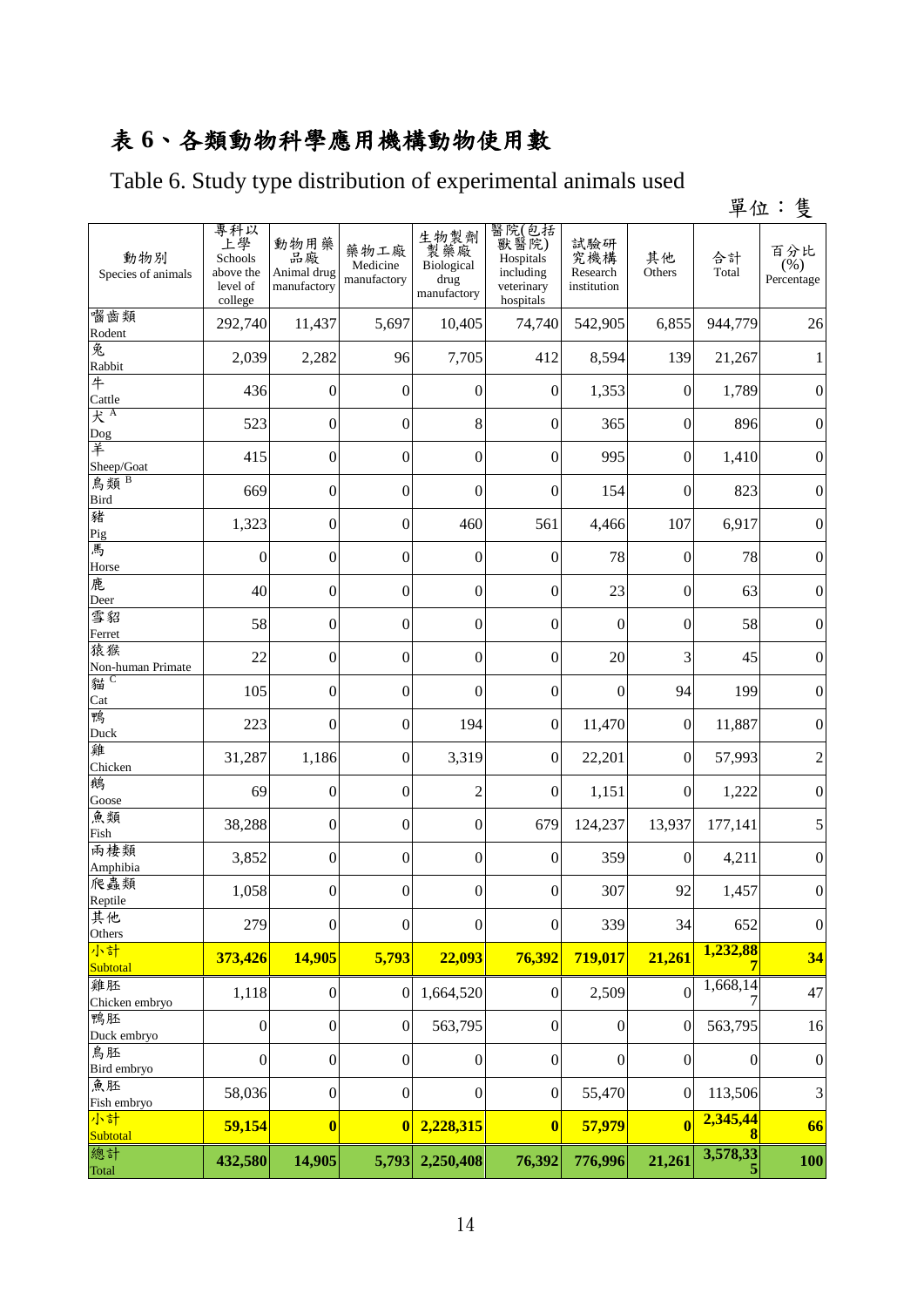備註:

- 1. 百分比(%):各類動物使用數/所有動物使用數合計。
- 2. A:896 隻犬中有 437 隻為動物醫院門診病例研究,其中 11 隻因原發性腫瘤死亡, 其餘實驗後由飼主攜回。
- 3. B:823 隻鳥類動物使用量中有 214 隻為生態調查研究,野外捕捉原地放回;4隻為 救傷,野外捕捉原地放回。
- 4. C:199 隻貓中有 156 隻為門診病例研究,其中 3 隻因腎臟病死亡,其餘監測後由飼 主帶回。



#### 圖 **6**、各動物科學應用機構使用實驗動物數量及分布。

Figure 6. Number and distribution of laboratory animals used by animal science applications institutions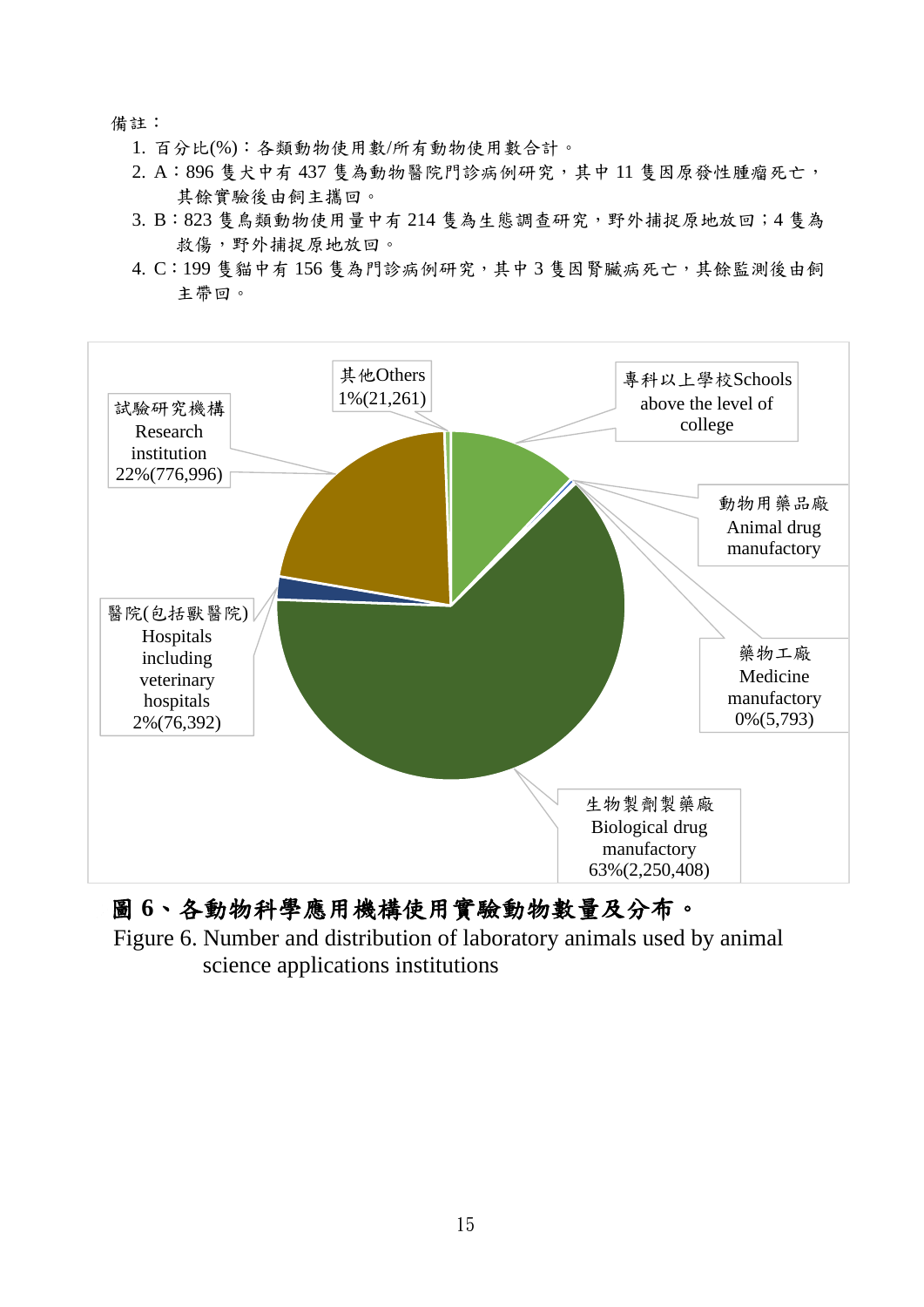# 表 **7**、各種實驗動物使用、存活與死亡數

| 動物別                                           |                      | 使用數 <sup>a</sup><br>Utilization <sup>a</sup> |                                     |              | 存活數 <sup>b</sup><br>Survival <sup>b</sup> | 死亡數。<br>Mortalityc |                                     |  |
|-----------------------------------------------|----------------------|----------------------------------------------|-------------------------------------|--------------|-------------------------------------------|--------------------|-------------------------------------|--|
| Species of animals                            |                      | 隻<br>Numbers                                 | 百分比(%)<br>Percentage <sup>a/t</sup> | 隻<br>Numbers | 百分比(%)<br>Percentage <sup>b/a</sup>       | 隻<br>Numbers       | 百分比(%)<br>Percentage <sup>c/a</sup> |  |
|                                               | 小鼠<br>Mouse          | 824,776                                      | 23                                  | 256,235      | 31                                        | 568,541            | 69                                  |  |
| 囓齒類<br>Rodent                                 | 大鼠<br>Rat            | 103,971                                      | 3                                   | 16,898       | 16                                        | 87,073             | 84                                  |  |
|                                               | 其他鼠類<br>Other rodent | 16,032                                       | $\boldsymbol{0}$                    | 1,824        | 11                                        | 14,208             | 89                                  |  |
| 小計<br><b>Subtotal</b>                         |                      | 944,779                                      | 26                                  | 274,957      | 29                                        | 669,822            | 71                                  |  |
| 兔<br>Rabbit                                   |                      | 21,267                                       | 1                                   | 1,631        | $\,8\,$                                   | 19,636             | 92                                  |  |
| 午<br>Cattle                                   |                      | 1,789                                        | $\boldsymbol{0}$                    | 1,771        | 99                                        | 18                 | $\mathbf{1}$                        |  |
| 犬                                             |                      | 896                                          | $\boldsymbol{0}$                    | 630          | 70                                        | 266                | 30                                  |  |
| $\frac{\text{Dog}^A}{\text{F}}$<br>Sheep/Goat |                      | 1,410                                        | $\boldsymbol{0}$                    | 1,365        | 97                                        | 45                 | 3                                   |  |
| 鳥類                                            |                      | 823                                          | $\boldsymbol{0}$                    | 604          | 73                                        | 219                | 27                                  |  |
| Bird<br>豬                                     |                      | 6,917                                        | 0                                   | 3,934        | 57                                        | 2,983              | 43                                  |  |
| Pig<br>馬<br>Horse                             |                      | 78                                           | $\boldsymbol{0}$                    | 76           | 97                                        | $\overline{c}$     | 3                                   |  |
| 鹿<br>Deer                                     |                      | 63                                           | 0                                   | 63           | 100                                       |                    |                                     |  |
| 雪貂<br>Ferret                                  |                      | 58                                           | $\boldsymbol{0}$                    | 36           | 62                                        | 22                 | 38                                  |  |
| 猿猴<br>Non-human primate                       |                      | 45                                           | $\boldsymbol{0}$                    | 45           | 100                                       |                    |                                     |  |
| 貓<br>Cat                                      |                      | 199                                          | 0                                   | 196          | 98                                        | 3                  | $\overline{2}$                      |  |
| 鴨<br>Duck                                     |                      | 11,887                                       | $\boldsymbol{0}$                    | 10,024       | 84                                        | 1,863              | 16                                  |  |
| 雞<br>Chicken                                  |                      | 57,993                                       | $\overline{c}$                      | 33,169       | 57                                        | 24,824             | 43                                  |  |
| 鵝<br>Goose                                    |                      | 1,222                                        | $\boldsymbol{0}$                    | 680          | 56                                        | 542                | 44                                  |  |
| 魚類<br>Fish                                    |                      | 177,141                                      | 5                                   | 72,736       | 41                                        | 104,405            | 59                                  |  |
| 兩棲類<br>Amphibia                               |                      | 4,211                                        | $\boldsymbol{0}$                    | 1,389        | 33                                        | 2,822              | 67                                  |  |
| 爬蟲類<br>Reptile                                |                      | 1,457                                        | $\boldsymbol{0}$                    | 905          | 62                                        | 552                | 38                                  |  |
| 其他<br>Others                                  |                      | 652                                          | $\boldsymbol{0}$                    | 550          | 84                                        | 102                | 16                                  |  |
| 小計<br><b>Subtotal</b>                         |                      | 1,232,887                                    | 34                                  | 404,761      | 33                                        | 828,126            | 67                                  |  |
| 雞胚<br>Chicken embryo                          |                      | 1,668,147                                    | 47                                  |              |                                           | 1,668,147          | 100                                 |  |
| 鴨胚<br>Duck embryo                             |                      | 563,795                                      | 16                                  |              |                                           | 563,795            | 100                                 |  |
| 鳥胚<br>Bird embryo                             |                      |                                              | $\boldsymbol{0}$                    |              |                                           |                    |                                     |  |
| 魚胚<br>Fish embryo                             |                      | 113,506                                      | 3                                   | 5,000        | $\overline{4}$                            | 108,506            | 96                                  |  |
| 小計<br>Subtotal                                |                      | 2,345,448                                    | 66                                  | 5,000        | $\bf{0}$                                  | 2,340,448          | <b>100</b>                          |  |
| 總計!<br><b>Total</b>                           |                      | 3,578,335                                    | <b>100</b>                          | 409,761      | 11                                        | 3,168,574          | 89                                  |  |

Table 7. Utilization, survival and mortality numbers of laboratory animals

備註:

使用數百分比(%):各動物使用數 3/所有動物使用數合計<sup>t。</sup>

存活數百分比(%):動物存活數 <sup>b</sup>/該類動物使用數 <sup>a</sup>。

死亡數百分比(%):動物死亡數 的該類動物使用數<sup>a。</sup>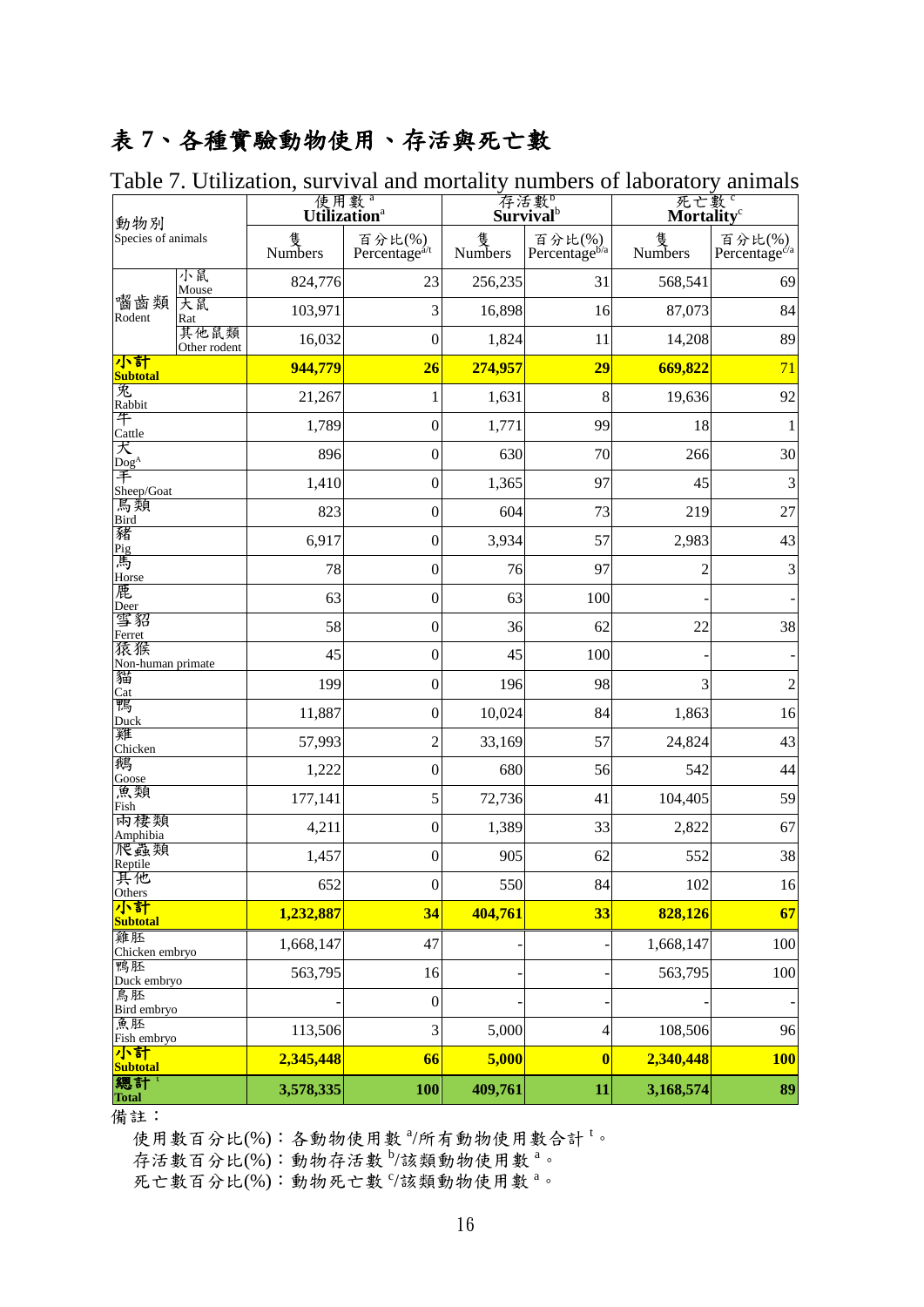

# 圖 **7**、動物科學應用機構使用實驗動物類別分布。

Figure 7. Distribution of laboratory animal species in animal science applications institutions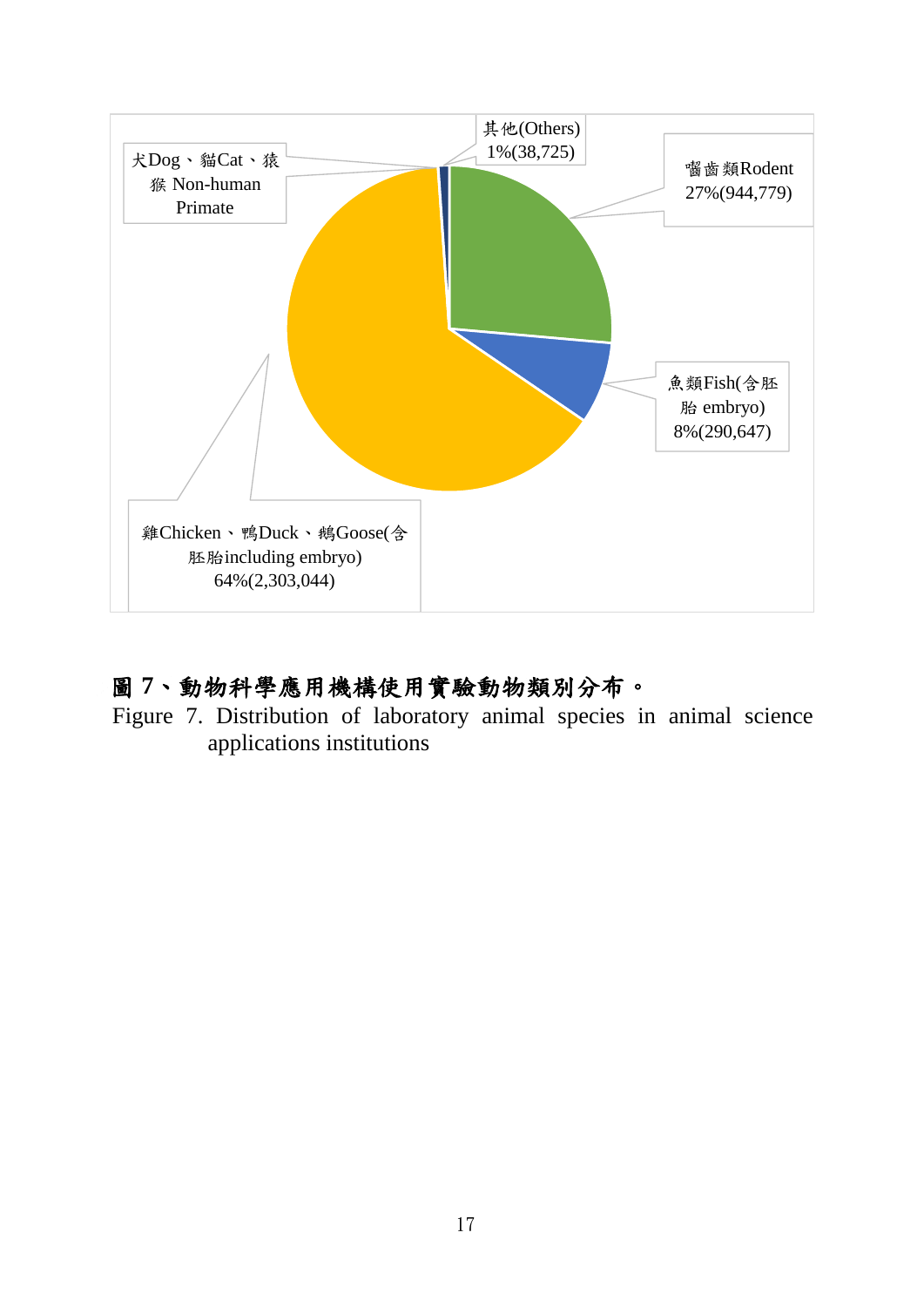# 表 **8**、魚類使用、存活與死亡數

| 動物別/魚種                      |                     | 使用數 <sup>。</sup><br>Utilization <sup>a</sup> | Survival <sup>b</sup> | 存活數b                                | 死亡數 <sup>c</sup><br>Mortality <sup>c</sup> |                                     |  |
|-----------------------------|---------------------|----------------------------------------------|-----------------------|-------------------------------------|--------------------------------------------|-------------------------------------|--|
| Species of fish             | 隻<br><b>Numbers</b> | 百分比(%)<br>Percentage $a/t$                   | 隻<br><b>Numbers</b>   | 百分比(%)<br>Percentage <sup>b/a</sup> | 隻<br><b>Numbers</b>                        | 百分比(%)<br>Percentage <sup>c/a</sup> |  |
| 斑馬魚<br>Zebra fish           | 57,804              | 20                                           | 36,983                | 64                                  | 20,821                                     | 36                                  |  |
| 石斑魚<br>Grouper              | 29,301              | 10                                           | 21,908                | 75                                  | 7,393                                      | 25                                  |  |
| 吳郭魚<br>Tilapia              | 7,192               | $\overline{2}$                               | 5,901                 | 82                                  | 1,291                                      | 18                                  |  |
| 鯉魚<br>Carp                  | 31,862              | 11                                           | 804                   | 3                                   | 31,058                                     | 97                                  |  |
| 羅漢魚<br>Stone moroko         | 33,861              | 12                                           | 2,365                 | $\overline{7}$                      | 31,496                                     | 93                                  |  |
| 青鱂魚<br>Medaka               | 2,354               | 1                                            | 1,288                 | 55                                  | 1,066                                      | 45                                  |  |
| 其他d<br>Others <sup>d</sup>  | 14,767              | 5                                            | 3,487                 | 24                                  | 11,280                                     | 76                                  |  |
| 小計<br>Subtotal <sup>t</sup> | 177,141             | 61                                           | 72,736                | 41                                  | 104,405                                    | 59                                  |  |
| 魚胚<br>Fish embryo           | 113,506             | 39                                           | 5,000                 | $\overline{4}$                      | 108,506                                    | 96                                  |  |
| 總計!<br><b>Total</b>         | 290,647             | <b>100</b>                                   | 77,736                | 27                                  | 212,911                                    | 73                                  |  |

Table 8. Utilization, survival and mortality numbers of laboratory fishes

備註:

1.其他<sup>d</sup>包括海鱺、鱸魚、烏魚、午仔魚、鬥魚、白鯨、小丑魚、海馬、虱目魚等。 2.使用數百分比(%):各魚種使用數 <sup>a</sup>/所有魚種使用數合計<sup>t。</sup>

3.存活數百分比(%):各魚種存活數 <sup>b</sup>/各魚種使用數 <sup>a</sup>。

4.死亡數百分比(%):各魚種死亡數 「各魚種使用數 a。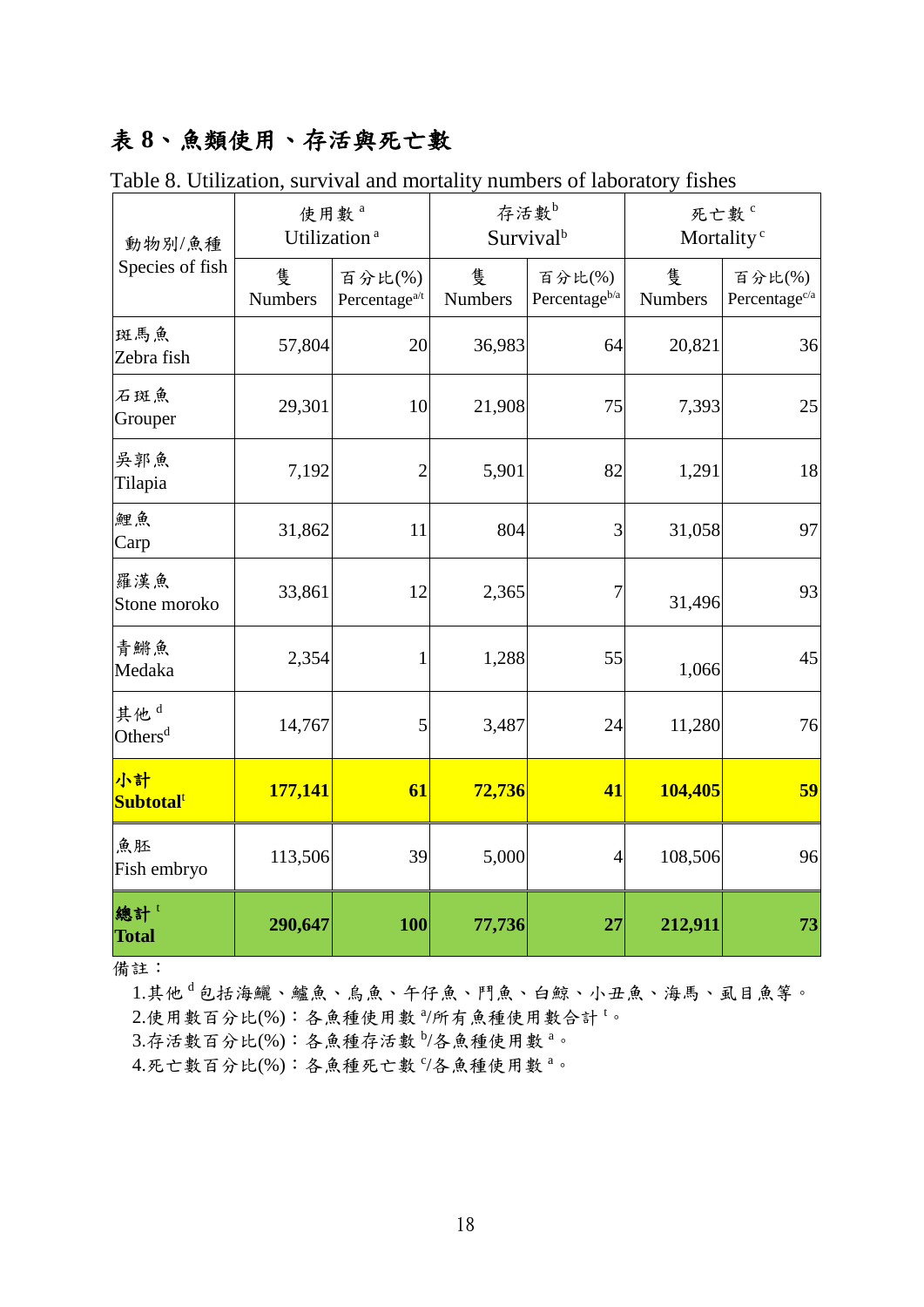# 表 **9**、實驗動物安樂死方式及數量**(**比率**)**統計

#### Table 9. Methods and amount(ratio) of euthanasia in laboratory animals

| 動物別<br>Species of                 | 照護管理中死亡 <sup>。</sup><br>Death during the animal caring<br>and managing process <sup>a</sup> |                           | 實驗中死亡 <sup>b</sup><br>Died in the experiment <sup>b</sup> |                           | 物理性安樂死 <sup>。</sup><br>Physical method <sup>c</sup> |                            | 化學性安樂死 <sup>d</sup><br>Chemical method <sup>d</sup> |                            | 合計 <sup>f</sup><br>Total |                           |
|-----------------------------------|---------------------------------------------------------------------------------------------|---------------------------|-----------------------------------------------------------|---------------------------|-----------------------------------------------------|----------------------------|-----------------------------------------------------|----------------------------|--------------------------|---------------------------|
| animals                           | 隻 Numbers                                                                                   | 百分比(%<br>Percent-<br>ages | 隻<br>Numbers                                              | 百分比(%<br>Percent-<br>ages | 隻 Numbers.                                          | 百分比(%)<br>Percent-<br>ages | 隻 Numbers                                           | 百分比(%)<br>Percent-<br>ages | 隻 Numbers.               | 百分比(%<br>Percent-<br>ages |
| 囓齒類<br>Rodent                     | 2,324                                                                                       | $\boldsymbol{0}$          | 23,824                                                    | 4                         | 79,559                                              | 12                         | 564,115                                             | 84                         | 669,822                  | 21                        |
| 兔<br>Rabbit                       | 65                                                                                          | $\theta$                  | 110                                                       |                           | 225                                                 | 1                          | 19,236                                              | 98                         | 19,636                   |                           |
| 午<br>Cattle                       | 7                                                                                           | 39                        |                                                           | $\boldsymbol{0}$          | 86                                                  | 61                         |                                                     | $\boldsymbol{0}$           | 18                       | $\theta$                  |
| 犬                                 | 3                                                                                           | 1                         | 12                                                        | 5                         | $\overline{c}$                                      | $\theta$                   | 249                                                 | 94                         | 266                      | $\Omega$                  |
| Dog<br>手<br>Sheep/Goat            |                                                                                             | $\overline{0}$            | $\mathbf{1}$                                              | $\overline{c}$            | 42                                                  | 94                         | $\overline{c}$                                      | 4                          | 45                       | 0                         |
| 鳥類<br><b>Bird</b>                 | 78                                                                                          | 36                        |                                                           | $\overline{0}$            |                                                     | $\theta$                   | 141                                                 | 64                         | 219                      | $\theta$                  |
| 豬                                 | 78                                                                                          | 3                         | 22                                                        | 1                         | 1,603                                               | 54                         | 1,280                                               | 42                         | 2,983                    | $\Omega$                  |
| Pig<br>馬<br>Horse                 | $\overline{c}$                                                                              | 100                       |                                                           | $\overline{0}$            |                                                     | $\theta$                   |                                                     | $\overline{0}$             | $\overline{c}$           | $\Omega$                  |
| 鹿<br>Deer                         |                                                                                             | $\boldsymbol{0}$          |                                                           | 0                         |                                                     | 0                          |                                                     | 0                          | 0                        | 0                         |
| 雪貂<br>Ferret                      |                                                                                             | $\boldsymbol{0}$          |                                                           | $\boldsymbol{0}$          | 22                                                  | 100                        |                                                     | 0                          | 22                       | 0                         |
| 猿猴<br>Non-human<br>Primate        |                                                                                             | 0                         |                                                           | 0                         |                                                     | $\overline{0}$             |                                                     | 0                          | 0                        | $\Omega$                  |
| 貓<br>Cat                          | $\theta$                                                                                    | $\overline{0}$            |                                                           | $\theta$                  |                                                     | $\theta$                   | 3                                                   | 100                        | 3                        | $\Omega$                  |
| 鴨<br>Duck                         | 431                                                                                         | 23                        | 157                                                       | 8                         | 183                                                 | 10                         | 1,092                                               | 59                         | 1,863                    | $\Omega$                  |
| 雞<br>Chicken                      | 1,139                                                                                       | 5                         | 9                                                         | $\overline{0}$            | 4,883                                               | 20                         | 18,793                                              | 75                         | 24,824                   |                           |
| 鵝<br>Goose                        | 12                                                                                          | $\overline{c}$            | 166                                                       | 31                        | 109                                                 | 20                         | 255                                                 | 47                         | 542                      | 0                         |
| 魚類<br>Fish                        | 1,002                                                                                       | 1                         | 8,250                                                     | 8                         | 7,478                                               | 7                          | 87,675                                              | 84                         | 104,405                  |                           |
| 兩棲類<br>Amphibia                   | 25                                                                                          | 1                         | 220                                                       | 8                         | 672                                                 | 24                         | 1,905                                               | 67                         | 2,822                    | $\Omega$                  |
| 爬蟲類<br>Reptile                    | 142                                                                                         | 26                        | 69                                                        | 13                        | 200                                                 | 35                         | 141                                                 | 26                         | 552                      | $\Omega$                  |
| 其他<br>Other                       | 8                                                                                           | 8                         | 8                                                         | 8                         |                                                     | $\theta$                   | 86                                                  | 84                         | 102                      | $\theta$                  |
| 小計<br><mark>Subtotal</mark><br>雞胚 | 5,317                                                                                       | $\mathbf{1}$              | 32,848                                                    | 4                         | 94,988                                              | <b>11</b>                  | 694,973                                             | 84                         | 828,126                  | 26                        |
| Chicken                           |                                                                                             | $\boldsymbol{0}$          |                                                           | $\boldsymbol{0}$          | 1,668,067                                           | 100                        | 80                                                  | $\boldsymbol{0}$           | 1,668,147                | 53                        |
| embryo<br>鴨胚                      |                                                                                             |                           |                                                           |                           |                                                     |                            |                                                     |                            |                          |                           |
| Duck embryo<br>鳥胚                 |                                                                                             | $\boldsymbol{0}$          |                                                           | $\boldsymbol{0}$          | 563,795                                             | 100                        |                                                     | 0                          | 563,795                  | 18                        |
| Bird embryo<br>魚胚                 |                                                                                             | $\boldsymbol{0}$          |                                                           | $\boldsymbol{0}$          |                                                     | $\boldsymbol{0}$           |                                                     | 0                          | 0                        | $\boldsymbol{0}$          |
| Fish embryo                       |                                                                                             | $\boldsymbol{0}$          | 19,310                                                    | 18                        | 400                                                 | $\boldsymbol{0}$           | 88,796                                              | 82                         | 108,506                  | 3                         |
| 小計                                |                                                                                             | $\boldsymbol{0}$          | 19,310                                                    | $\mathbf{1}$              | 2,232,262                                           | 95                         | 88,876                                              | 4                          | 2,340,448                | 74                        |
| Subtotal<br>總計<br>Total           | 5,317                                                                                       | $\boldsymbol{0}$          | 52,158                                                    | $\boldsymbol{2}$          | 2,327,250                                           | 73                         | 783,849                                             | 25                         | 3,168,574                | <b>100</b>                |

備註:

1.照護管理中死亡<sup>a</sup>包括疾病、環境適應不良、非預期死亡或電力中斷等。

2.照護管理中死亡。每一百分比(%):照護管理中死亡數量 3/各類動物死亡數合計

3.實驗中死亡百分比(%):實驗中死亡數量 的各類動物死亡數合計

4.物理性案樂死百分比(%): 物理性安樂死數量 5/各類動物死亡數合計

5.化學性安樂死百分比(%): 化學性安樂死數量 4/各類動物死亡數合計 <sup>f</sup>

6.合計百分比(%):各類動物死亡數/所有動物死亡總數。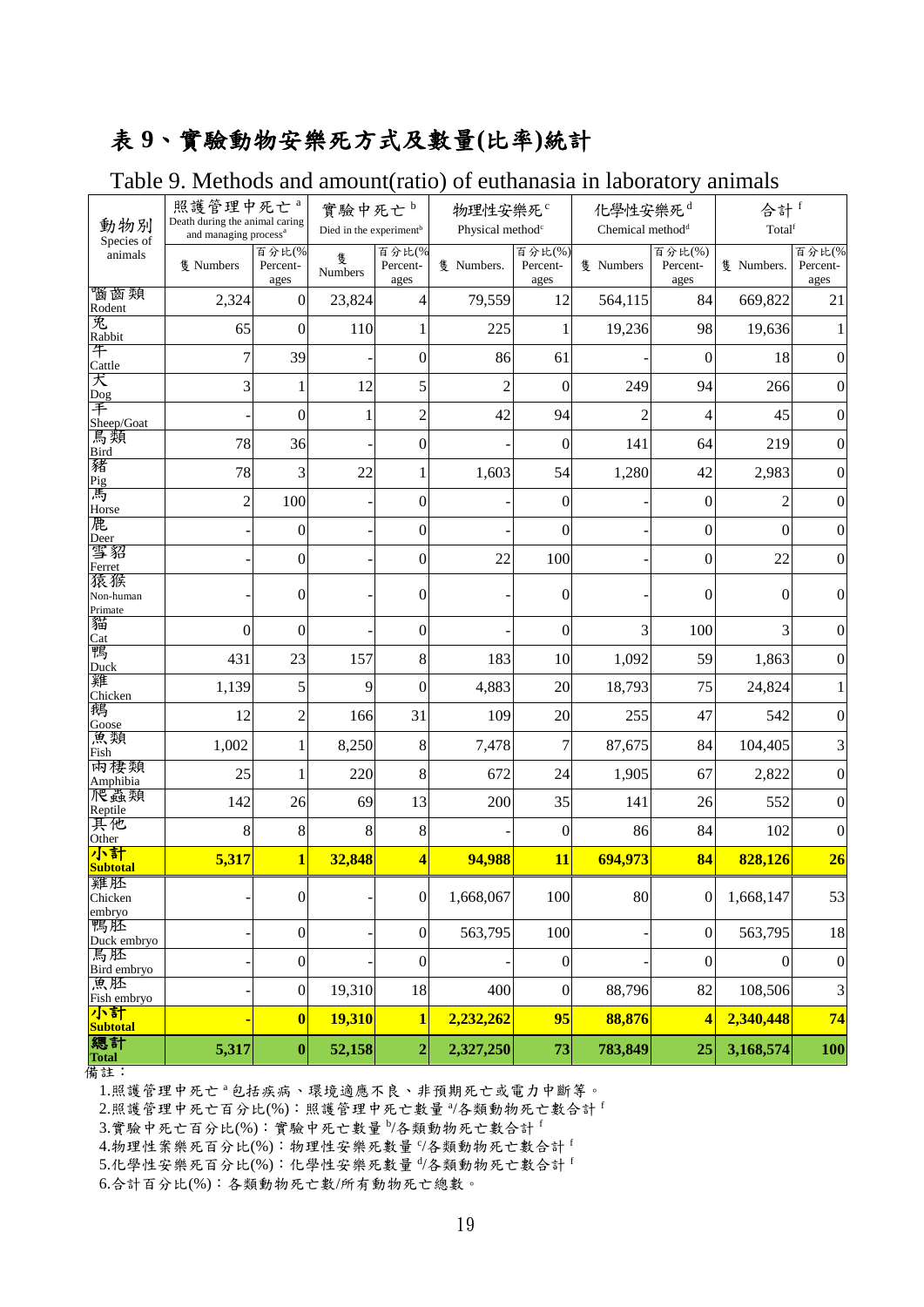# 表 **10**、化學性安樂死方式及數量統計**-**吸入性

Table 10. Methods and amount of chemical euthanasia (inhalation)

|                              |                         |                   |                  | 單位:隻        |
|------------------------------|-------------------------|-------------------|------------------|-------------|
| 動物別<br>Species of<br>animals | 二氧化碳<br>CO <sub>2</sub> | 麻醉藥<br>Anesthetic | 其他<br>Others     | 總計<br>Total |
| 囓齒類<br>Rodent                | 526,466                 | 5,267             | 3,609            | 535,342     |
| 兔<br>Rabbit                  | 17,232                  | $\overline{4}$    | $\boldsymbol{0}$ | 17,236      |
| 鳥類<br><b>Bird</b>            | 141                     | $\boldsymbol{0}$  | $\boldsymbol{0}$ | 141         |
| 豬<br>Pig                     | 47                      | $\overline{c}$    | $\mathbf{1}$     | 50          |
| 鴨<br>Duck                    | 1,092                   | $\boldsymbol{0}$  | $\boldsymbol{0}$ | 1,092       |
| 雞<br>Chicken                 | 18,349                  | $\boldsymbol{0}$  | $\boldsymbol{0}$ | 18,349      |
| 鵝<br>Goose                   | 255                     | $\boldsymbol{0}$  | $\overline{0}$   | 255         |
| 兩棲類<br>Amphibia              | 870                     | $\boldsymbol{0}$  | $\boldsymbol{0}$ | 870         |
| 爬蟲類<br>Reptile               | 1                       | $\boldsymbol{0}$  | $\boldsymbol{0}$ | 1           |
| 其他<br>Other                  | $\boldsymbol{0}$        | 17                | $\boldsymbol{0}$ | 17          |
| 總計<br><b>Total</b>           | 564,453                 | 5,290             | 3,610            | 573,353     |

備註:

1.牛/Cattle、犬/Dog 、羊 Sheep/Goat、馬/Horse 、鹿/Deer、雪貂 Ferret、猿猴 /Non-human Primate、貓/Cat 、魚/Fish 、胚胎/Embryo 未使用化學性-吸入法安 樂死。

2.其它:白鼻心。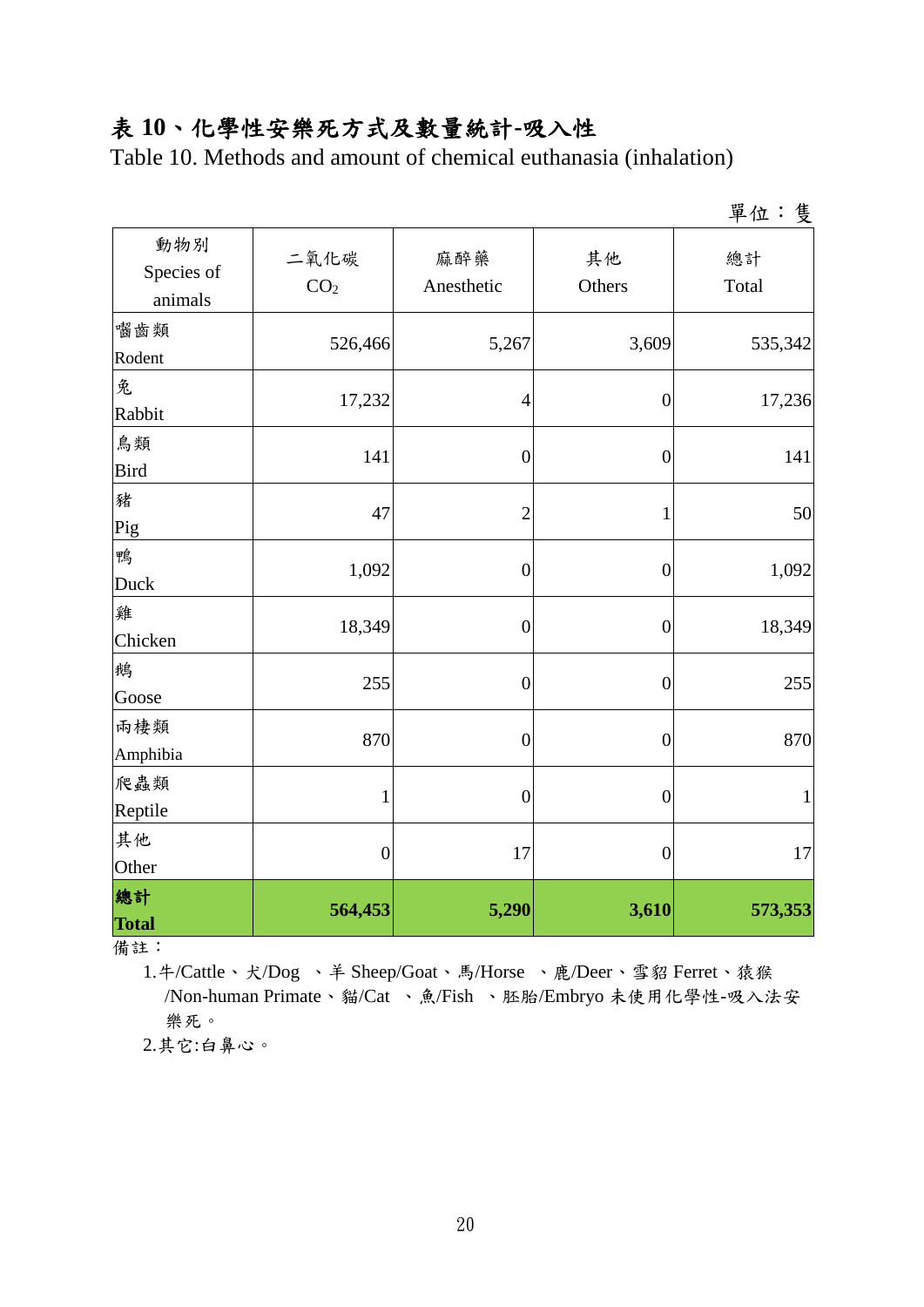# 表 **11**、化學性安樂死方式及數量統計**-**注射性

Table 11. Methods and amount of chemical euthanasia (injection)

| 钜<br>$\overline{\phantom{a}}$ | 仂 |  |
|-------------------------------|---|--|
|                               |   |  |

| 動物別<br>Species of<br>animals | 靜脈注射<br>Barbiturate<br>注射液<br>(Intravenous<br>injection<br>/Barbiturate) | 腹腔注射<br>Barbiturate<br>注射液<br>(Intraperitoneal<br>injection/<br>Barbiturate) | 麻醉後靜脈<br>注射 Chloral<br>hydrate<br>(Intravenous<br>injection<br>Chloral<br>hydrate after<br>anesthesia) | 麻醉後靜脈<br>注射過量<br>KCl<br>(Intravenous<br>injection<br>KCl after<br>anesthesia) | 注射過量<br>Ketamine+<br>Xylazine<br>(Overdose<br>injection of<br>Ketamine+<br>Xylazine) | 其他<br>(Other<br>anesthetics) | 總計<br>(Total)  |
|------------------------------|--------------------------------------------------------------------------|------------------------------------------------------------------------------|--------------------------------------------------------------------------------------------------------|-------------------------------------------------------------------------------|--------------------------------------------------------------------------------------|------------------------------|----------------|
| 囓齒類<br>Rodent                | 2,261                                                                    | 16,902                                                                       | 432                                                                                                    | 1,848                                                                         | 3,619                                                                                | 3,711                        | 28,773         |
| 兔<br>Rabbit                  | 188                                                                      | 770                                                                          | $\overline{0}$                                                                                         | 917                                                                           | 42                                                                                   | 83                           | 2,000          |
| 犬<br>Dog                     | 241                                                                      | 8                                                                            | $\boldsymbol{0}$                                                                                       | $\boldsymbol{0}$                                                              | $\boldsymbol{0}$                                                                     | $\overline{0}$               | 249            |
| 羊<br>Sheep/Goat              | $\overline{2}$                                                           | $\boldsymbol{0}$                                                             | $\overline{0}$                                                                                         | $\overline{0}$                                                                | $\overline{0}$                                                                       | $\overline{0}$               | $\overline{2}$ |
| 豬<br>Pig                     | 332                                                                      | $\mathbf{1}$                                                                 | $\boldsymbol{0}$                                                                                       | 893                                                                           | $\overline{4}$                                                                       | $\boldsymbol{0}$             | 1,230          |
| 貓<br>Cat                     | 3                                                                        | $\boldsymbol{0}$                                                             | $\boldsymbol{0}$                                                                                       | $\boldsymbol{0}$                                                              | $\boldsymbol{0}$                                                                     | $\boldsymbol{0}$             | 3              |
| 雞<br>Chicken                 | $\overline{0}$                                                           | $\boldsymbol{0}$                                                             | $\overline{0}$                                                                                         | $\overline{0}$                                                                | $\overline{0}$                                                                       | 444                          | 444            |
| 其他<br>Other                  | 69                                                                       | $\boldsymbol{0}$                                                             | $\overline{0}$                                                                                         | $\boldsymbol{0}$                                                              | $\boldsymbol{0}$                                                                     | $\overline{0}$               | 69             |
| 總計<br><b>Total</b>           | 3,096                                                                    | 17,681                                                                       | 432                                                                                                    | 3,658                                                                         | 3,665                                                                                | 4,238                        | 32,770         |

備註:牛 Cattle、鳥類/Bird、馬/Horse、鹿/Deer、雪貂/Ferret、猿猴/Non-human Primate、 鴨/Duck、鵝/Goose、魚類/Fish、兩棲類/Amphibia、爬蟲類/Reptile、胚胎/Embryo 未使用化學性-注射性安樂死。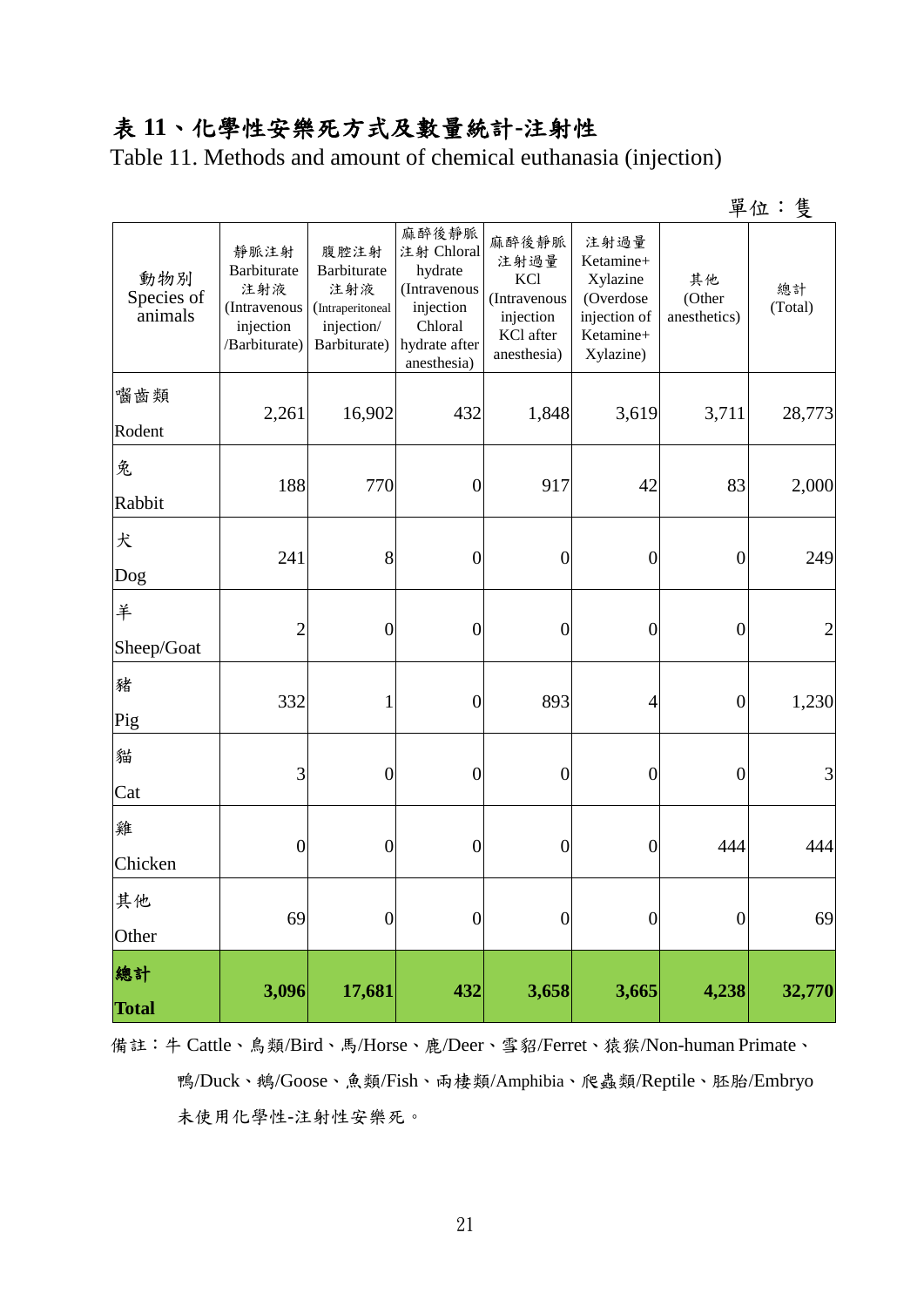# 表 **12**、化學性安樂死方式及數量統計**-**浸浴性

Table 12. Methods and amount of chemical euthanasia (immersion)

| 位<br>ΨP. |  | Æ<br>- 1 |
|----------|--|----------|
|----------|--|----------|

| 動物別<br>Species of animals | Tricaine<br>methanesulfonate (MS-<br>222, TMS) | <b>Benzocaine HCI</b><br>(Benzocaine<br>hydrochloride) | 總計<br>Total |  |
|---------------------------|------------------------------------------------|--------------------------------------------------------|-------------|--|
| 魚類<br>Fish                | 86,147                                         | 1,524                                                  | 87,671      |  |
| 兩棲類<br>Amphibia           | 925                                            | 110                                                    | 1,035       |  |
| 爬蟲類<br>Reptile            | 140                                            | $\boldsymbol{0}$                                       | <b>140</b>  |  |
| 小計<br><b>Subtotal</b>     | 87,212                                         | 1,634                                                  | 88,846      |  |
| 魚胚<br>Fish embryo         | 52,436                                         | 36,360                                                 | 88,796      |  |
| 總計<br><b>Total</b>        | 139,648                                        | 37,994                                                 | 177,642     |  |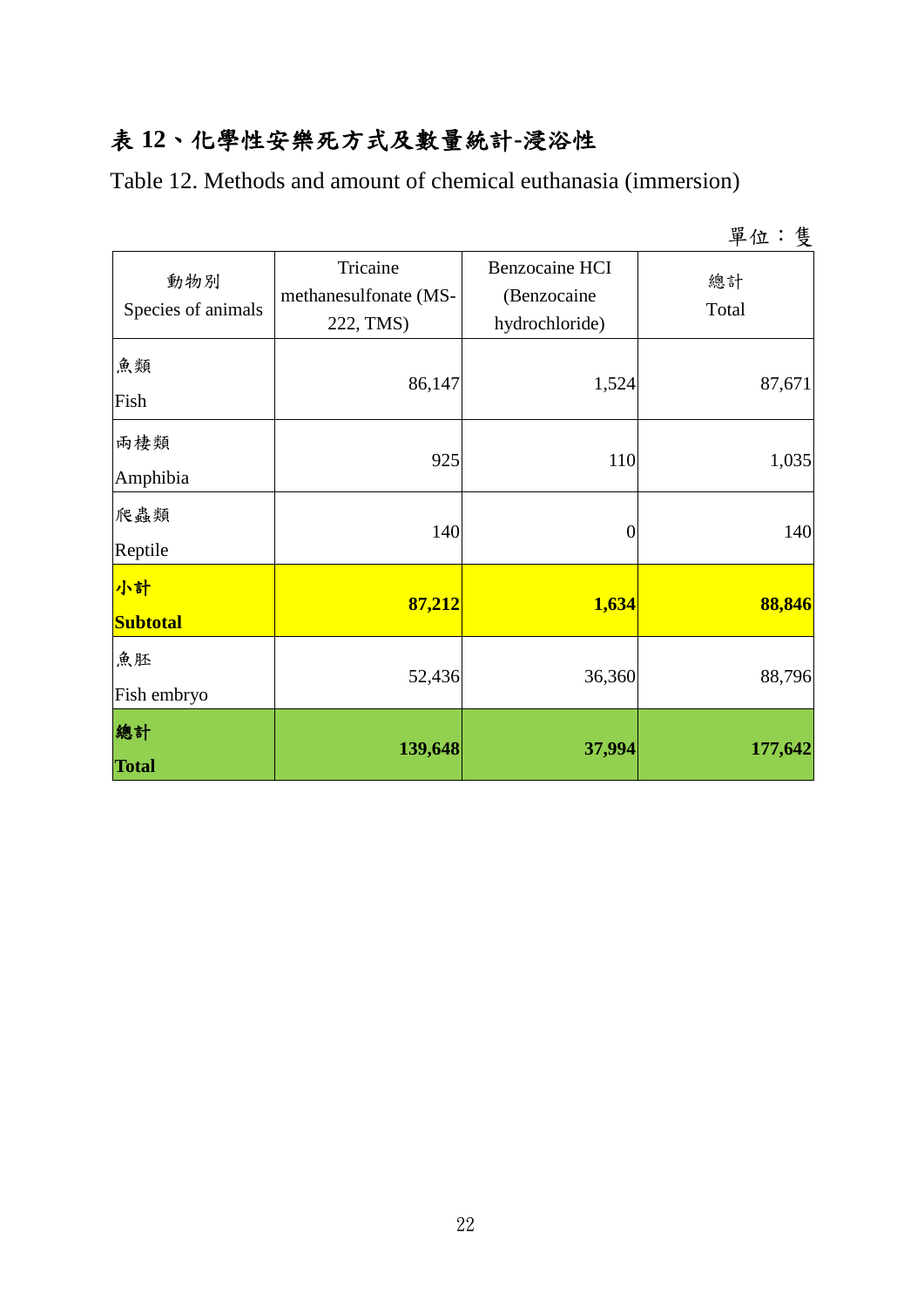# 表 **13**、物理性安樂死方式及數量統計

Table 13. Methods and amount of physical euthanasia

| 動物別                | 麻醉後<br>頸椎脫<br>臼 | 麻醉後 頸椎脫<br>斷頭 | 臼     | 斷頭    | 脊椎穿<br>刺 | 頭部敲<br>擊 | 電昏後<br>放血 | 腦部近<br>距離射<br>擊 | 麻醉後<br>放血      | 冰水<br>急速<br>致死 | 冰凍              | 其它 | 總計             |
|--------------------|-----------------|---------------|-------|-------|----------|----------|-----------|-----------------|----------------|----------------|-----------------|----|----------------|
| 囓齒類                |                 |               |       |       |          |          |           |                 |                |                |                 |    |                |
| Rodent             | 34,413          | 13,975        | 4,279 | 2,057 |          |          |           |                 | 24,835         |                |                 |    | 79,559         |
| 兔                  |                 |               |       |       |          |          |           |                 |                |                |                 |    |                |
| Rabbit             | 24              |               |       |       |          |          |           |                 | 201            |                |                 |    | 225            |
| 牛                  |                 |               |       |       |          |          |           |                 |                |                |                 |    |                |
| Cattle             |                 |               |       |       |          |          |           | 11              |                |                |                 |    | 11             |
| 大                  |                 |               |       |       |          |          |           |                 |                |                |                 |    |                |
| Dog                |                 |               |       |       |          |          |           |                 | $\overline{c}$ |                |                 |    | $\overline{c}$ |
| 羊                  |                 |               |       |       |          |          |           |                 |                |                |                 |    |                |
| Sheep/Goat         |                 |               |       |       |          |          | 42        |                 |                |                |                 |    | 42             |
| 鳥類                 |                 |               |       |       |          |          |           |                 |                |                |                 |    |                |
| <b>Bird</b>        |                 |               |       |       |          |          |           |                 |                |                |                 |    |                |
| 豬                  |                 |               |       |       |          |          |           |                 |                |                |                 |    |                |
| Pig                | $\overline{c}$  |               |       |       |          |          | 1,279     |                 | 229            |                |                 | 93 | 1,603          |
| 雪貂                 |                 |               |       |       |          |          |           |                 |                |                |                 |    |                |
| Ferret             |                 |               |       |       |          |          |           |                 | 22             |                |                 |    | 22             |
| 鴨                  |                 |               |       |       |          |          |           |                 |                |                |                 |    |                |
| Duck               |                 |               |       |       |          |          | 183       |                 |                |                |                 |    | 183            |
| 雞                  |                 |               |       |       |          |          |           |                 |                |                |                 |    |                |
| Chicken            | 22              |               | 63    | 83    |          |          | 4,523     |                 | 192            |                |                 |    | 4,883          |
| 鵝                  |                 |               |       |       |          |          |           |                 |                |                |                 |    |                |
| Goose              |                 |               |       |       |          |          | 109       |                 |                |                |                 |    | 109            |
| 魚類                 |                 |               |       |       |          |          |           |                 |                |                |                 |    |                |
| Fish               |                 | 1,468         |       | 1,170 | 120      |          |           |                 |                | 3,176          | 1,544           |    | 7,478          |
| 兩棲類                |                 |               |       |       |          |          |           |                 |                |                |                 |    |                |
| Amphibia           |                 |               |       |       | 667      |          |           |                 | $\overline{4}$ |                |                 |    | 671            |
| 爬蟲類                |                 |               |       |       |          |          |           |                 |                |                |                 |    |                |
| Reptile            |                 |               |       |       |          |          |           |                 |                |                | 200             |    | 200            |
| 其他                 |                 |               |       |       |          |          |           |                 |                |                |                 |    |                |
| Other              |                 |               |       |       |          |          |           |                 |                |                |                 |    |                |
| 小計                 |                 |               |       |       |          |          |           |                 |                |                |                 |    |                |
| Subtotal           | 34,461          | 15,443        | 4,342 | 3,310 | 787      |          | 6,136     | 11              | 25,485         | 3,176          | 1,744           | 93 | 94,988         |
| 雞胚                 |                 |               |       |       |          |          |           |                 |                |                |                 |    |                |
| Chicken            |                 |               |       | 90    |          |          |           |                 |                |                |                 |    | 1,668,067      |
| embryo             |                 |               |       |       |          |          |           |                 |                |                | 1,667,977       |    |                |
| 鴨胚                 |                 |               |       |       |          |          |           |                 |                |                |                 |    |                |
| Duck embryo        |                 |               |       |       |          |          |           |                 |                |                | 563,795         |    | 563,795        |
| 魚胚                 |                 |               |       |       |          |          |           |                 |                |                |                 |    |                |
| Fish<br>embryo     |                 |               |       |       |          |          |           |                 |                |                | 400             |    | 400            |
| 小計                 |                 |               |       | 90    |          |          |           |                 |                |                |                 |    |                |
| <b>Subtotal</b>    |                 |               |       |       |          |          |           |                 |                |                | 2,232,172       |    | 2,232,262      |
| 總計<br><b>Total</b> | 34,461          | 15,443        | 4,342 | 3,400 | 787      |          | 6,136     | 11              | 25,485         |                | 3,176 2,233,916 |    | 93 2,327,250   |

單位:隻

備註:

1. 本年度馬/Horse 、鹿/Deer、猿猴 Non-human primate、貓/Cat 及其他/Others 動物未使用 物理性方法安樂死。

2. 物理性死亡方式中英文對照:

麻醉後頸椎脫臼 Cervical dislocation after anesthesia; 麻醉後斷頭 Decapitation after anesthesia; 頸椎脫臼 Cervical dislocation; 斷頭 Decapitation;頭部敲擊 Head percussion; 脊 椎穿刺 Pithing of the spinal cord ; 電昏後放血 Exsanguination after electrocution ; 腦部近距 離射擊 Gunshot; 麻醉後放血 Bleeding after anesthesia;冰水急速致死 Rapid Chilling; 冰凍 Freeze;其它 Others; 總計 Total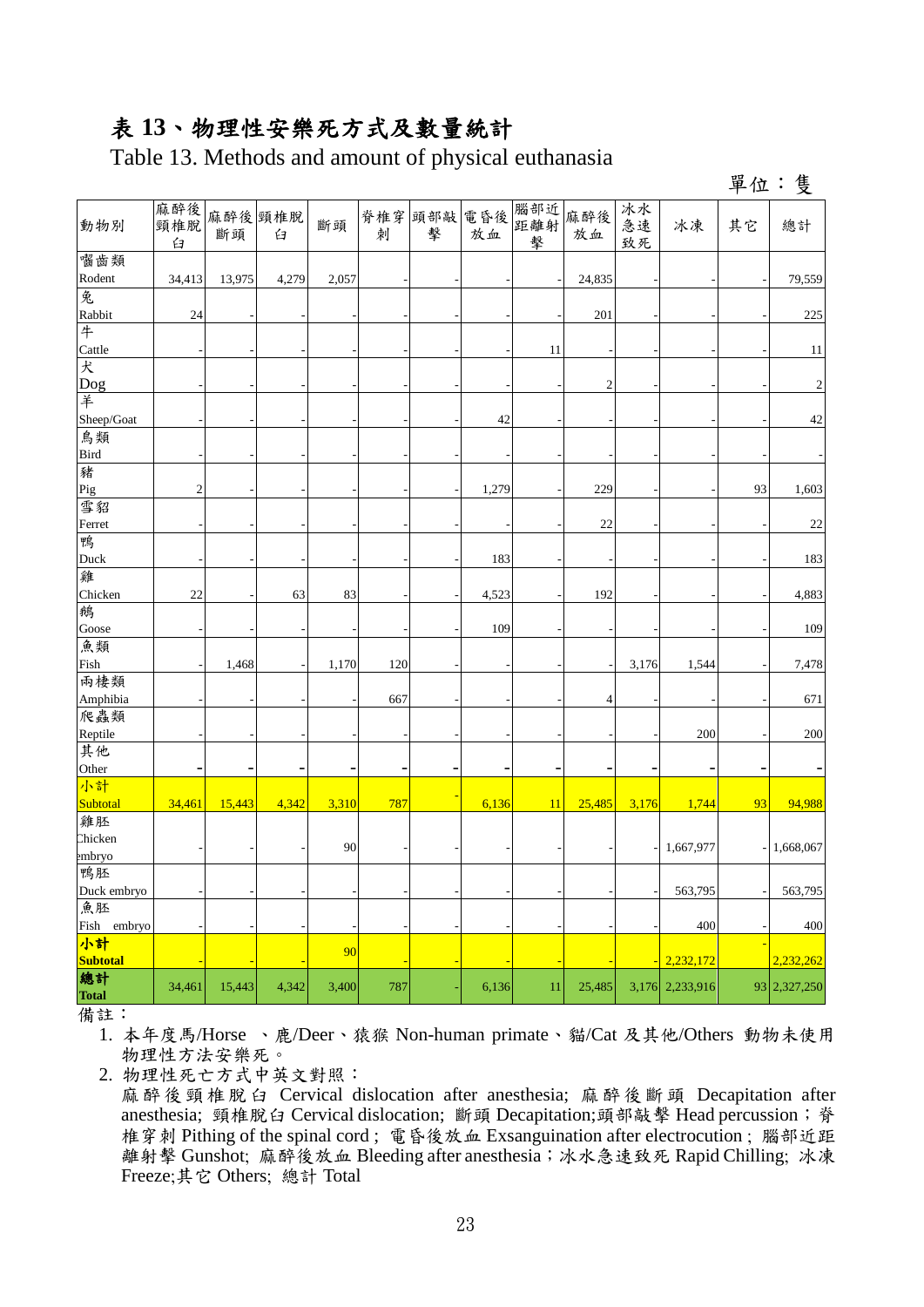# 貳、96~107 年度實驗動物使用 情形統計分析

Statistics analysis of laboratory animal utilization from 2007 to 2018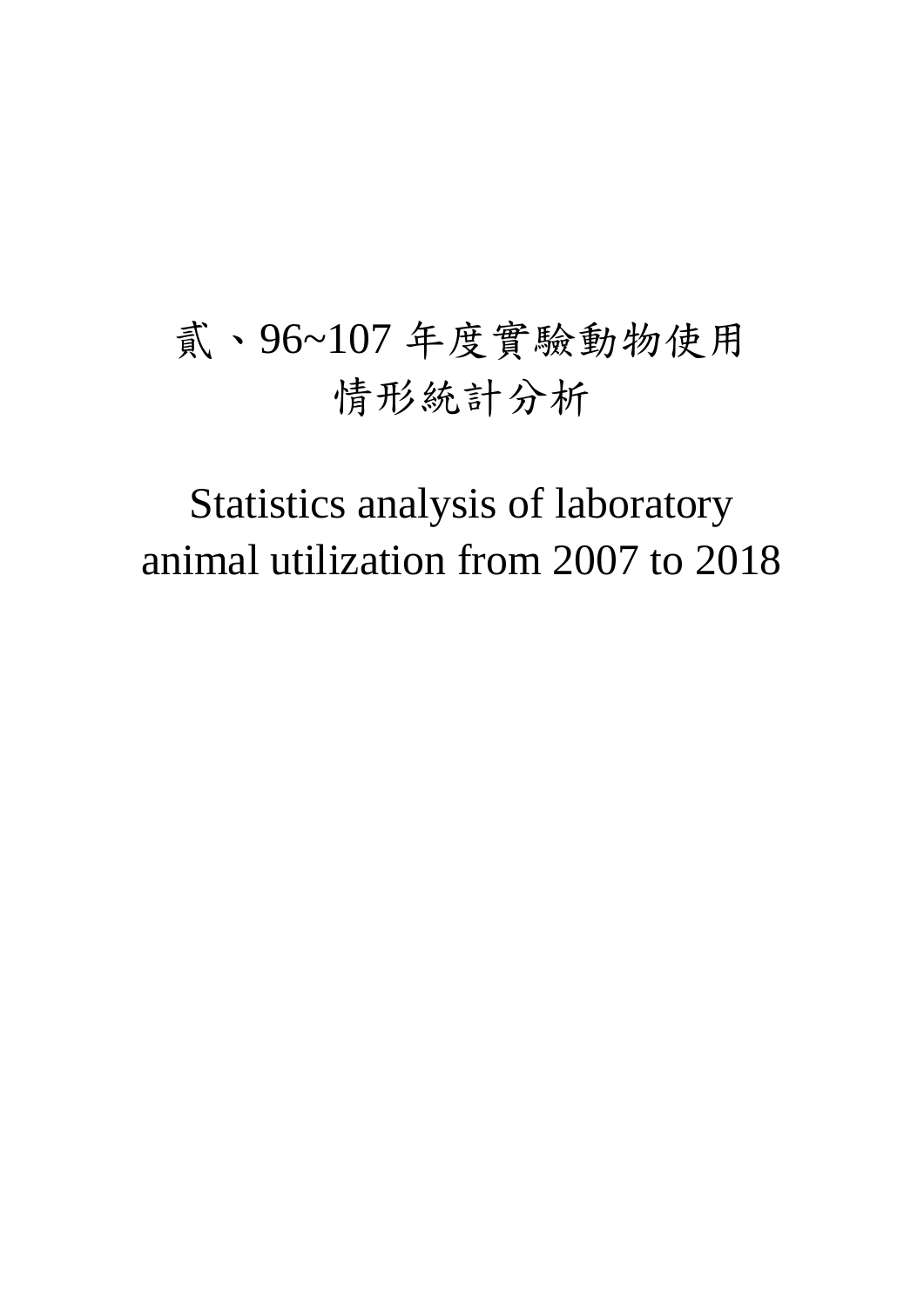### 表 **14**、**96~107** 年度實驗動物使用數與死亡數

Table 14. Utilization and mortality numbers of laboratory animals from

| 年度   | 使用數                | 死亡數       | 死亡率                    |
|------|--------------------|-----------|------------------------|
| Year | <b>Utilization</b> | Mortality | Ratio of mortality (%) |
| 96   | 976,605            | 825,221   | 84                     |
| 97   | 840,543            | 680,841   | 81                     |
| 98   | 1,526,725          | 772,248   | 51                     |
| 99   | 1,300,042          | 997,800   | $77\,$                 |
| 100  | 1,009,786          | 663,391   | 66                     |
| 101  | 1,082,627          | 893,264   | 83                     |
| 102  | 1,314,723          | 1,093,374 | 83                     |
| 103  | 1,266,382          | 889,536   | 70                     |
| 104  | 1,589,310          | 847,717   | 53                     |
| 105  | 3,926,711          | 3,481,997 | 89                     |
| 106  | 3,783,651          | 2,828,260 | 75                     |
| 107  | 3,578,335          | 3,168,574 | 89                     |

2007 to 2018

備註: 民國 96 年代表西元 2007 年, 依此類推。(Chinese year 96 is 2007 A.D., and so on)



#### 圖 **8**、**96~107** 年度實驗動物使用數與死亡數分布。

Figure 8. Distribution of utilization and mortality numbers of laboratory animals from 2007 to 2018.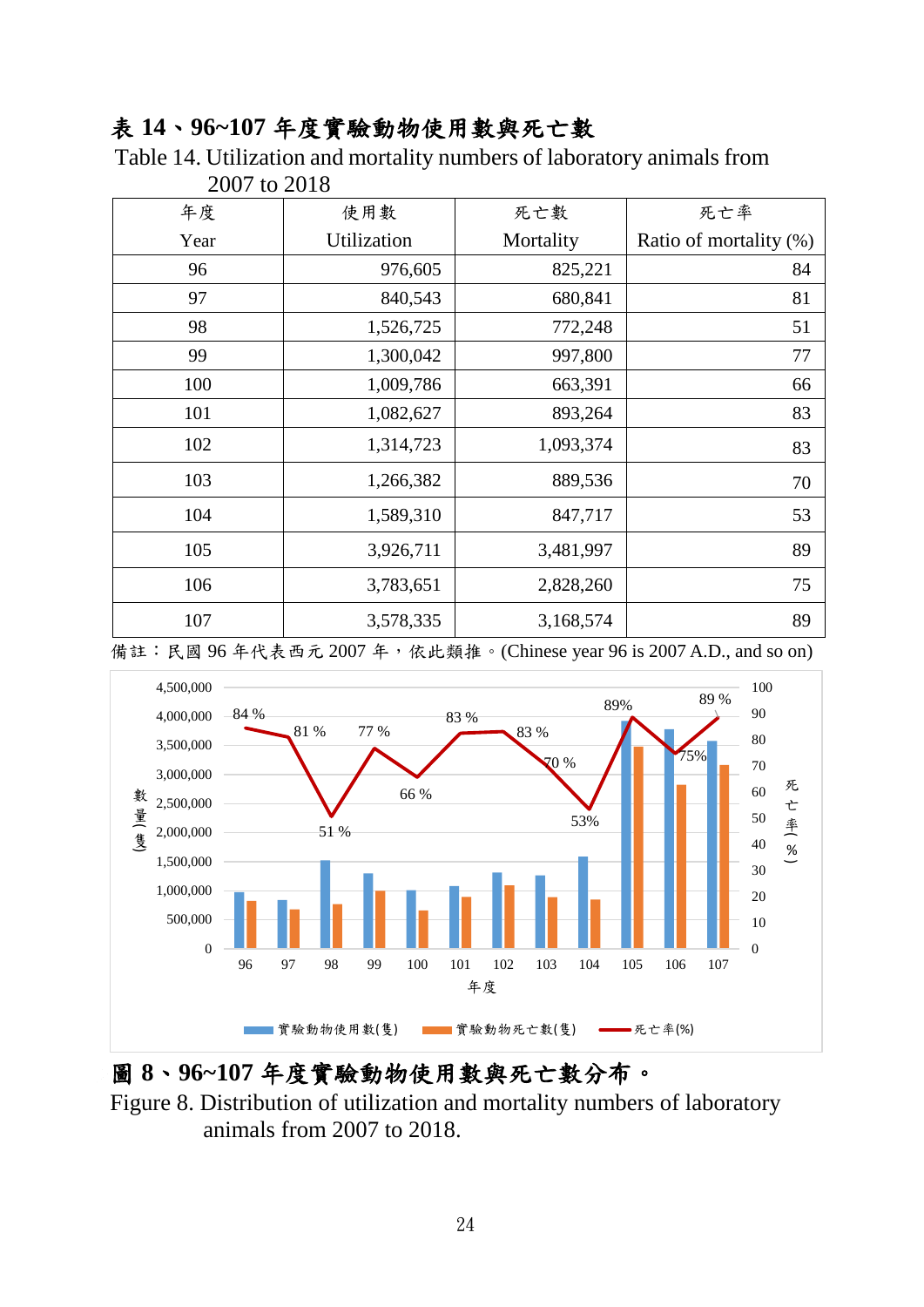#### 表 **15**、**96~107** 年度囓齒類動物使用數與死亡數

| 年度   | 使用數         | 死亡數       | 死亡率                    |
|------|-------------|-----------|------------------------|
| Year | Utilization | Mortality | Ratio of mortality (%) |
| 96   | 750,451     | 683,531   | 91                     |
| 97   | 663,338     | 583,360   | 88                     |
| 98   | 1,266,555   | 583,542   | 46                     |
| 99   | 860,425     | 731,161   | 85                     |
| 100  | 620,953     | 454,720   | 73                     |
| 101  | 696,092     | 647,344   | 93                     |
| 102  | 906,335     | 808,931   | 89                     |
| 103  | 667,132     | 522,741   | 78                     |
| 104  | 678,520     | 552,523   | 81                     |
| 105  | 699,733     | 571,205   | 82                     |
| 106  | 724,248     | 576,740   | 80                     |
| 107  | 944,779     | 669,822   | 71                     |

Table 15. Utilization and mortality numbers of rodent from 2007 to 2018

備註:民國 96 年代表西元 2007 年,依此類推。(Chinese year 96 is 2007 A.D.,and so on)



#### 圖 **9**、**96~107** 年度囓齒類動物使用數與死亡數分布

Figure 9. Distribution of utilization and mortality numbers of rodent from 2007 to 2018.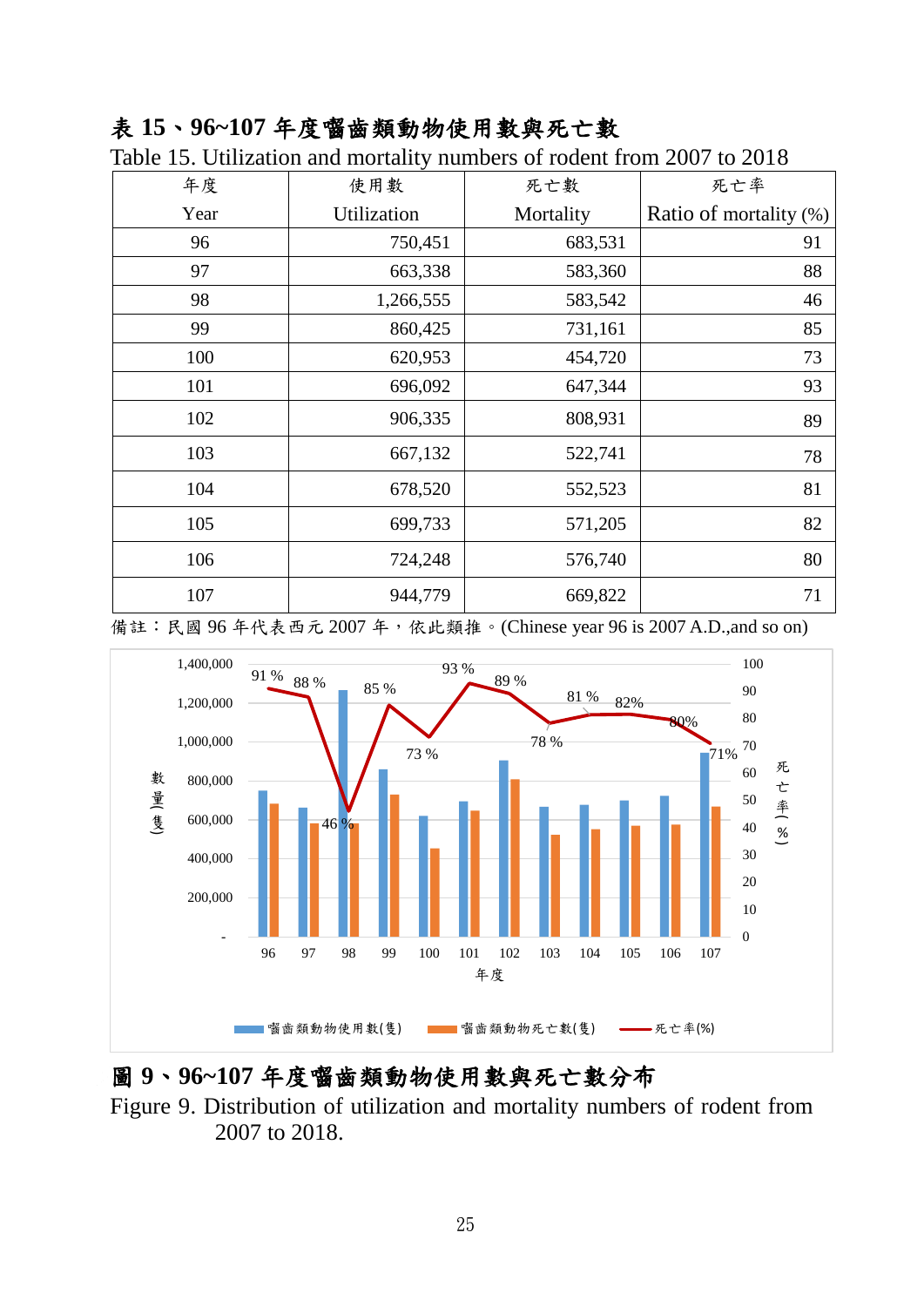## 表 **16**、**96~107** 年度兔使用數與死亡數

| 年度   | 使用數                | 死亡數       | 死亡率                    |
|------|--------------------|-----------|------------------------|
| Year | <b>Utilization</b> | Mortality | Ratio of mortality (%) |
| 96   | 14,659             | 13,188    | 90                     |
| 97   | 16,041             | 13,368    | 83                     |
| 98   | 23,794             | 22,211    | 93                     |
| 99   | 17,744             | 16,624    | 94                     |
| 100  | 15,660             | 12,155    | 78                     |
| 101  | 14,335             | 12,308    | 86                     |
| 102  | 16,613             | 14,088    | 85                     |
| 103  | 19,821             | 17,442    | 88                     |
| 104  | 20,911             | 18,307    | 88                     |
| 105  | 20,837             | 18,418    | 88                     |
| 106  | 20,869             | 18,128    | 87                     |
| 107  | 21,267             | 19,636    | 92                     |

Table 16. Utilization and mortality numbers of rabbits from 2007 to 2018

備註: 民國 96年代表西元 2007年, 依此類推。(Chinese year 96 is 2007 A.D., and so on)



# 圖 **10**、**96~107** 年度兔使用數與死亡數分布。

Figure 10. Distribution of utilization and mortality numbers of rabbits from 2007 to 2018.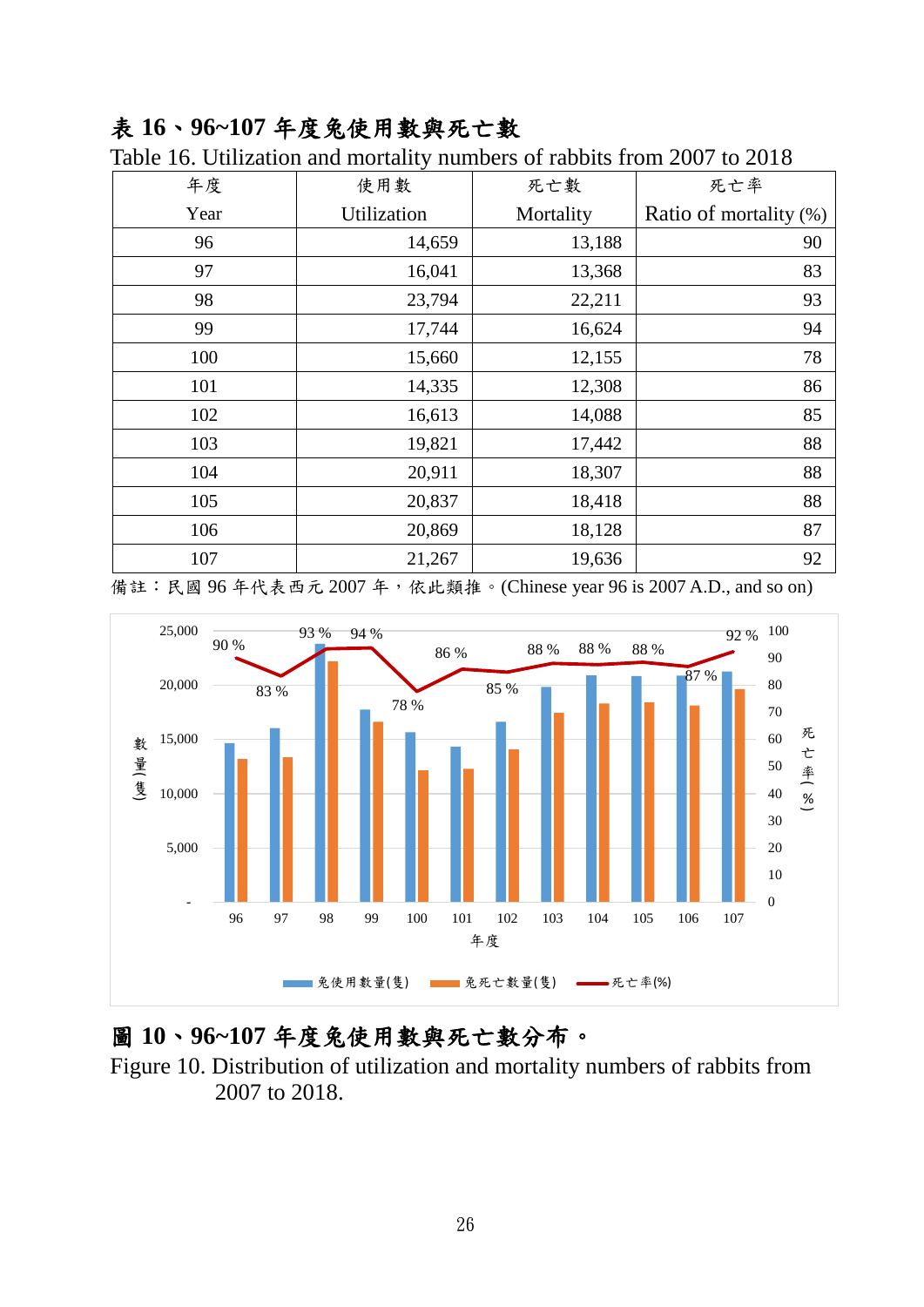## 表 **17**、**96~107** 年度犬使用數與死亡數

| 年度   | 使用數         | 死亡數       | 死亡率                    |
|------|-------------|-----------|------------------------|
| Year | Utilization | Mortality | Ratio of mortality (%) |
| 96   | 309         | 99        | 32                     |
| 97   | 247         | 126       | 51                     |
| 98   | 291         | 152       | 52                     |
| 99   | 247         | 117       | 47                     |
| 100  | 349         | 147       | 42                     |
| 101  | 453         | 202       | 45                     |
| 102  | 660         | 149       | 23                     |
| 103  | 1,364       | 133       | 10                     |
| 104  | 1,084       | 163       | 15                     |
| 105  | 1,848       | 291       | 16                     |
| 106  | 1,146       | 135       | 12                     |
| 107  | 896         | 266       | 30                     |

Table 17. Utilization and mortality numbers of dogs from 2007 to 2018

備註:

1. 民國 96 年代表西元 2007 年,依此類推。(Chinese year 96 is 2007 A.D., and so on)

2. 107 年 896 隻犬,437 隻為動物醫院門診病例(佔 32%),其中 11 隻因原發性腫瘤死 亡,其餘實驗後由飼主攜回。



#### 圖 **11**、**96~107** 年度犬使用數與死亡數分布。

Figure 11. Distribution of utilization and mortality numbers of dogs from 2007 to 2018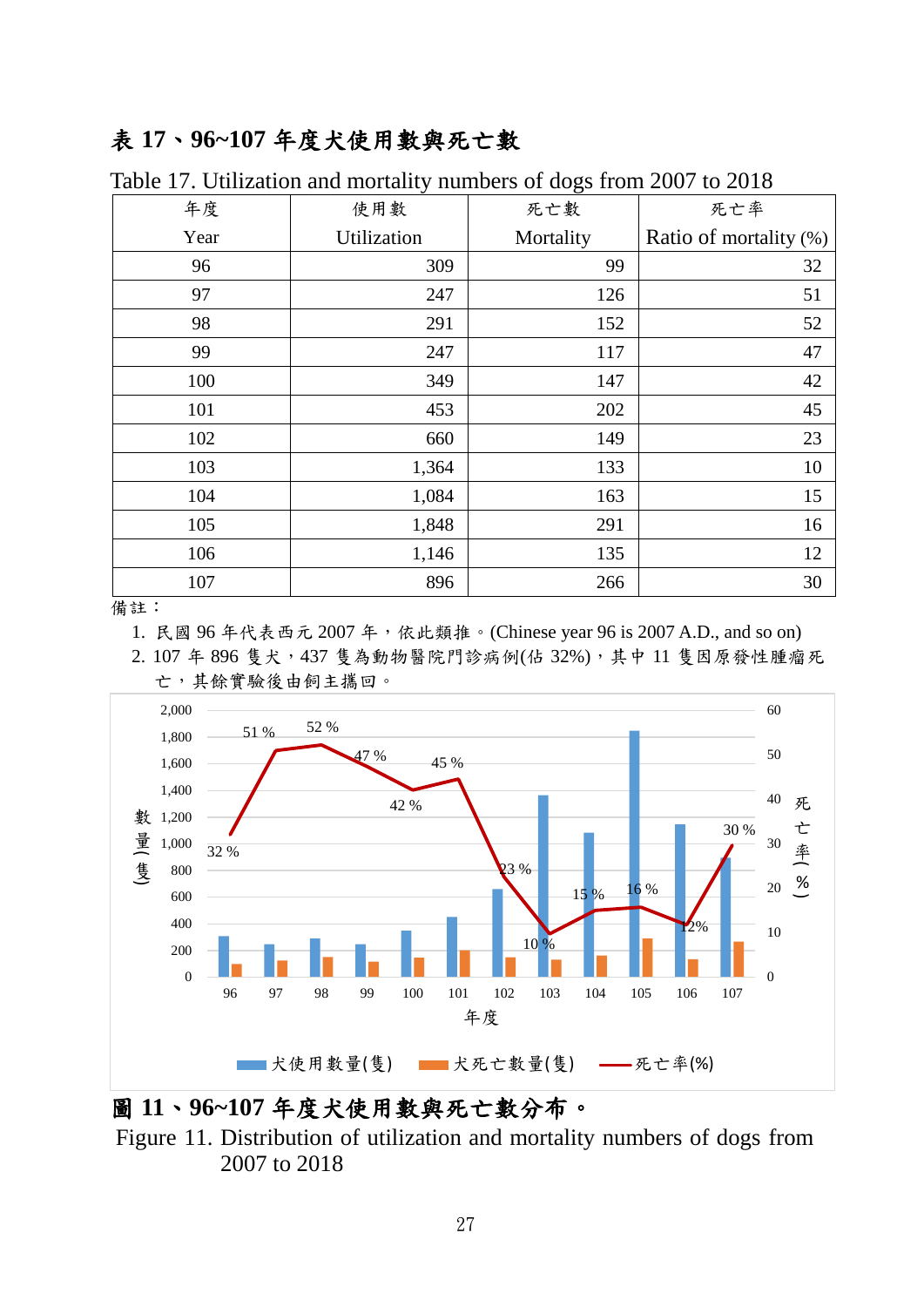#### 表 **18**、**96~107** 年度貓使用數與死亡數

| 年度   | 使用數            | 死亡數            | 死亡率                    |
|------|----------------|----------------|------------------------|
| Year | Utilization    | Mortality      | Ratio of mortality (%) |
| 96   | $\overline{4}$ | 1              | 25                     |
| 97   | 30             | 30             | 100                    |
| 98   | 39             | 34             | 87                     |
| 99   | 130            | 30             | 23                     |
| 100  | 188            | 96             | 51                     |
| 101  | 176            | 92             | 52                     |
| 102  | 93             | $\theta$       | $\overline{0}$         |
| 103  | 135            | $\mathfrak{2}$ | $\mathbf{1}$           |
| 104  | 425            | $\theta$       | $\overline{0}$         |
| 105  | 550            | $\theta$       | $\boldsymbol{0}$       |
| 106  | 941            | 3              | $\overline{0}$         |
| 107  | 199            | 3              | $\overline{2}$         |

Table 18. Utilization and mortality numbers of cats from 2007 to 2018.

備註:

1.民國 96年代表西元 2007年, 依此類推。(Chinese year 96 is 2007A.D., and so on)

2.107年度之貓使用量199隻,皆為門診病例研究,其中3隻因腎臟病死亡,其餘監 測後由飼主帶回。



圖 **12**、**96~107** 年度貓使用數與死亡數分布。

Figure 12. Distribution of utilization and mortality numbers of cats from 2007 to 2018.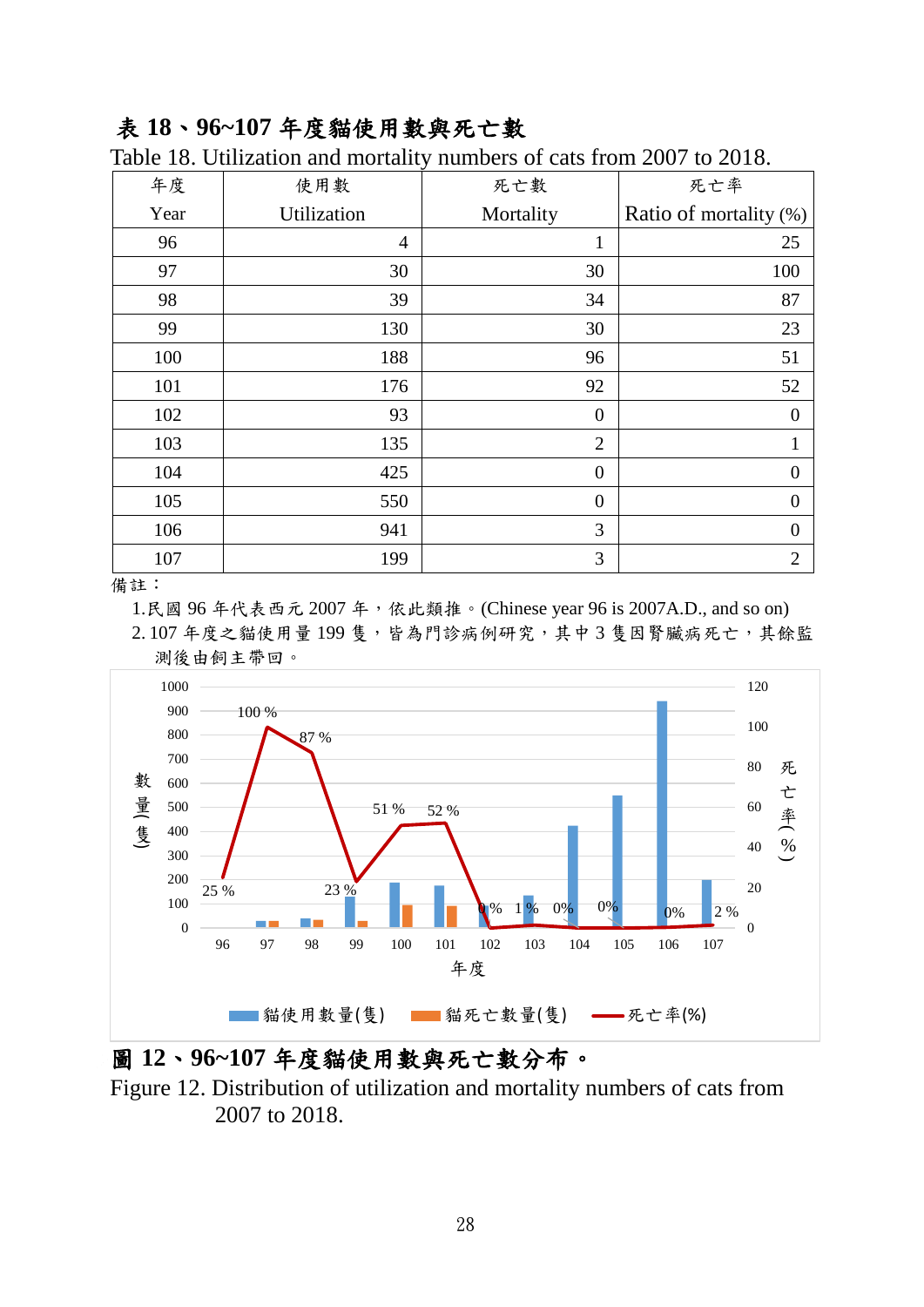#### 表 **19**、**96~107** 年度猿猴使用數與死亡數

Table 19. Utilization and mortality numbers of non-human primates from 2007 to 2018

| 年度   | 使用數         | 死亡數              | 死亡率                    |
|------|-------------|------------------|------------------------|
| Year | Utilization | Mortality        | Ratio of mortality (%) |
| 96   | 94          | 4                | 4                      |
| 97   | 51          | 19               | 37                     |
| 98   | 71          | 19               | 27                     |
| 99   | 28          | 6                | 21                     |
| 100  | 78          | $\overline{2}$   | 3                      |
| 101  | 89          |                  | 1                      |
| 102  | 55          |                  | $\overline{2}$         |
| 103  | 96          | 6                | 6                      |
| 104  | 45          | 4                | 9                      |
| 105  | 40          |                  | 18                     |
| 106  | 44          | $\overline{4}$   | 9                      |
| 107  | 45          | $\boldsymbol{0}$ | $\boldsymbol{0}$       |

備註:民國 96 年代表西元 2007 年,依此類推。(Chinese year 96 is 2007 A.D., and so on)



圖 **13**、**96~107** 年度猿猴使用數與死亡數分布。

Figure 13. Distribution of utilization and mortality numbers of non-human primates from 2007 to 2018.